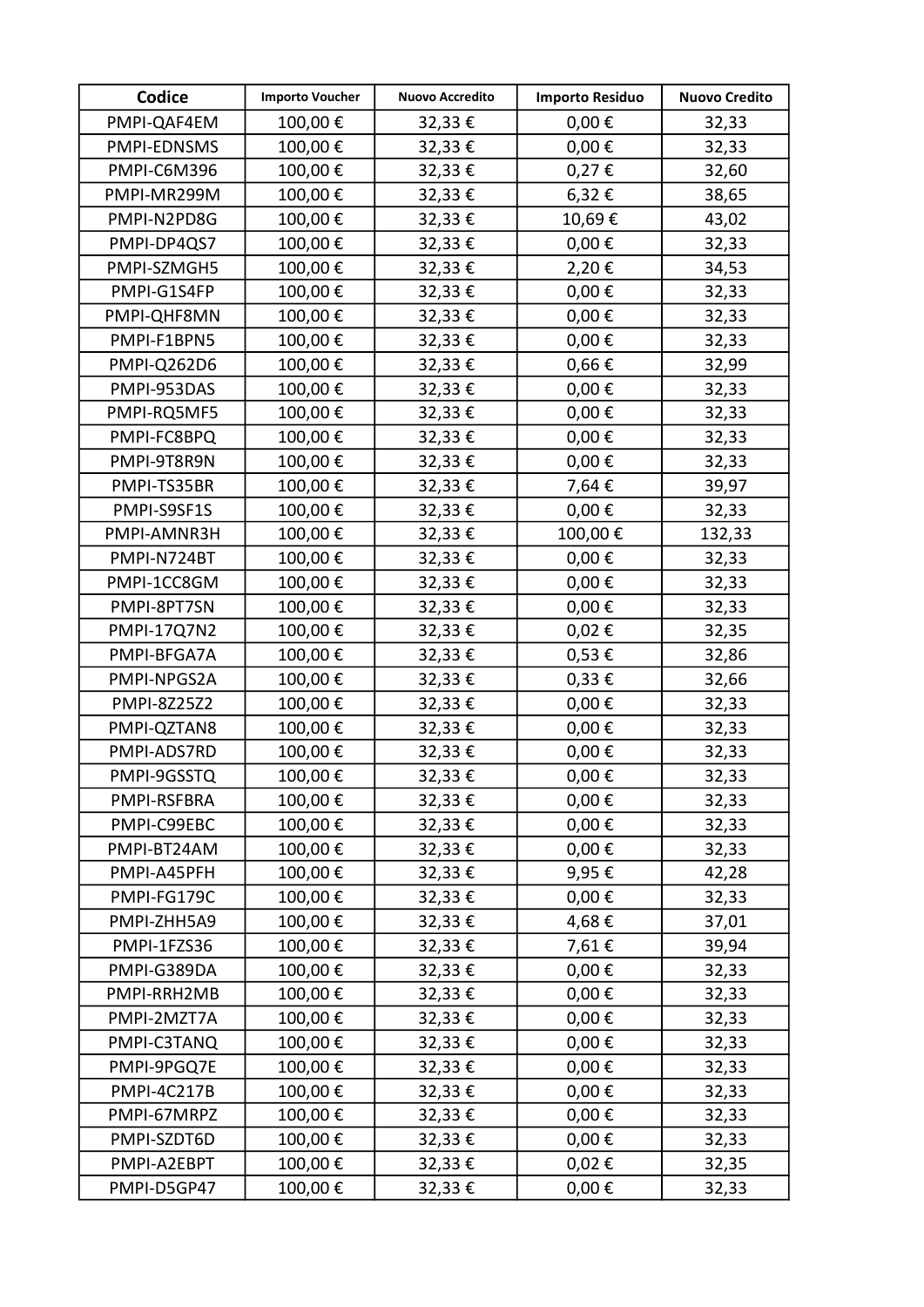| PMPI-HSC5G5        | 100,00€ | 32,33€ | $0,00 \in$ | 32,33 |
|--------------------|---------|--------|------------|-------|
| PMPI-7E8TCF        | 100,00€ | 32,33€ | $0,18 \in$ | 32,51 |
| PMPI-3ZC84M        | 100,00€ | 32,33€ | 2,47€      | 34,80 |
| PMPI-R2G8R5        | 100,00€ | 32,33€ | $0,00 \in$ | 32,33 |
| PMPI-D8SMAT        | 100,00€ | 32,33€ | 2,80€      | 35,13 |
| PMPI-A1PQSR        | 100,00€ | 32,33€ | $0,00 \in$ | 32,33 |
| PMPI-AS45ZP        | 100,00€ | 32,33€ | $0,00 \in$ | 32,33 |
| <b>PMPI-E194P5</b> | 100,00€ | 32,33€ | 10,06€     | 42,39 |
| PMPI-4FZ9TT        | 100,00€ | 32,33€ | $0,00 \in$ | 32,33 |
| PMPI-PR4GZT        | 100,00€ | 32,33€ | 6,24€      | 38,57 |
| PMPI-P74PME        | 100,00€ | 32,33€ | $0,21 \in$ | 32,54 |
| <b>PMPI-M7838R</b> | 100,00€ | 32,33€ | $0,00 \in$ | 32,33 |
| PMPI-BNRM6H        | 100,00€ | 32,33€ | $0,00 \in$ | 32,33 |
| PMPI-2BDNEA        | 100,00€ | 32,33€ | $0,00 \in$ | 32,33 |
| PMPI-BPGC92        | 100,00€ | 32,33€ | $0,00 \in$ | 32,33 |
| PMPI-T72DQ8        | 100,00€ | 32,33€ | $0,00 \in$ | 32,33 |
| PMPI-1SQEF8        | 100,00€ | 32,33€ | $0,00 \in$ | 32,33 |
| PMPI-M4C2QE        | 100,00€ | 32,33€ | $0,00 \in$ | 32,33 |
| <b>PMPI-2346HG</b> | 100,00€ | 32,33€ | $0,00 \in$ | 32,33 |
| PMPI-23TD2H        | 100,00€ | 32,33€ | $0,00 \in$ | 32,33 |
| PMPI-7GG8HP        | 100,00€ | 32,33€ | $0,00 \in$ | 32,33 |
| <b>PMPI-D168C2</b> | 100,00€ | 32,33€ | $0,00 \in$ | 32,33 |
| PMPI-E846MQ        | 100,00€ | 32,33€ | $0,00\in$  | 32,33 |
| PMPI-413PZ2        | 100,00€ | 32,33€ | $0,00 \in$ | 32,33 |
| PMPI-G4FSMP        | 100,00€ | 32,33€ | 0,49€      | 32,82 |
| PMPI-DRSQS2        | 100,00€ | 32,33€ | $0,00 \in$ | 32,33 |
| PMPI-B1E3NP        | 100,00€ | 32,33€ | 0,22€      | 32,55 |
| PMPI-E14E1C        | 100,00€ | 32,33€ | 1,09€      | 33,42 |
| PMPI-ETM5DA        | 100,00€ | 32,33€ | 3,54€      | 35,87 |
| PMPI-SN1HPR        | 100,00€ | 32,33€ | $0,00 \in$ | 32,33 |
| PMPI-RGE79H        | 100,00€ | 32,33€ | $0,00 \in$ | 32,33 |
| PMPI-2SHZGG        | 100,00€ | 32,33€ | $0,05 \in$ | 32,38 |
| PMPI-EHAS5C        | 100,00€ | 32,33€ | $0,00 \in$ | 32,33 |
| PMPI-46AFMG        | 100,00€ | 32,33€ | $0,00 \in$ | 32,33 |
| PMPI-C6TQHD        | 100,00€ | 32,33€ | 3,20€      | 35,53 |
| PMPI-BF3APP        | 100,00€ | 32,33€ | $0,00 \in$ | 32,33 |
| PMPI-AD7NDA        | 100,00€ | 32,33€ | $0,02 \in$ | 32,35 |
| PMPI-H74NG1        | 100,00€ | 32,33€ | $0,06 \in$ | 32,39 |
| PMPI-52PRBQ        | 100,00€ | 32,33€ | $0,00 \in$ | 32,33 |
| PMPI-HBANG3        | 100,00€ | 32,33€ | $0,00 \in$ | 32,33 |
| PMPI-GAQ614        | 100,00€ | 32,33€ | $0,16 \in$ | 32,49 |
| PMPI-HFGDQ8        | 100,00€ | 32,33€ | $0,00 \in$ | 32,33 |
| PMPI-EBZB6R        | 100,00€ | 32,33€ | $0,00 \in$ | 32,33 |
| PMPI-HZM6BD        | 100,00€ | 32,33€ | $0,00 \in$ | 32,33 |
| PMPI-E153DH        | 100,00€ | 32,33€ | 20,49€     | 52,82 |
| PMPI-MGBT6H        | 100,00€ | 32,33€ | 31,10€     | 63,43 |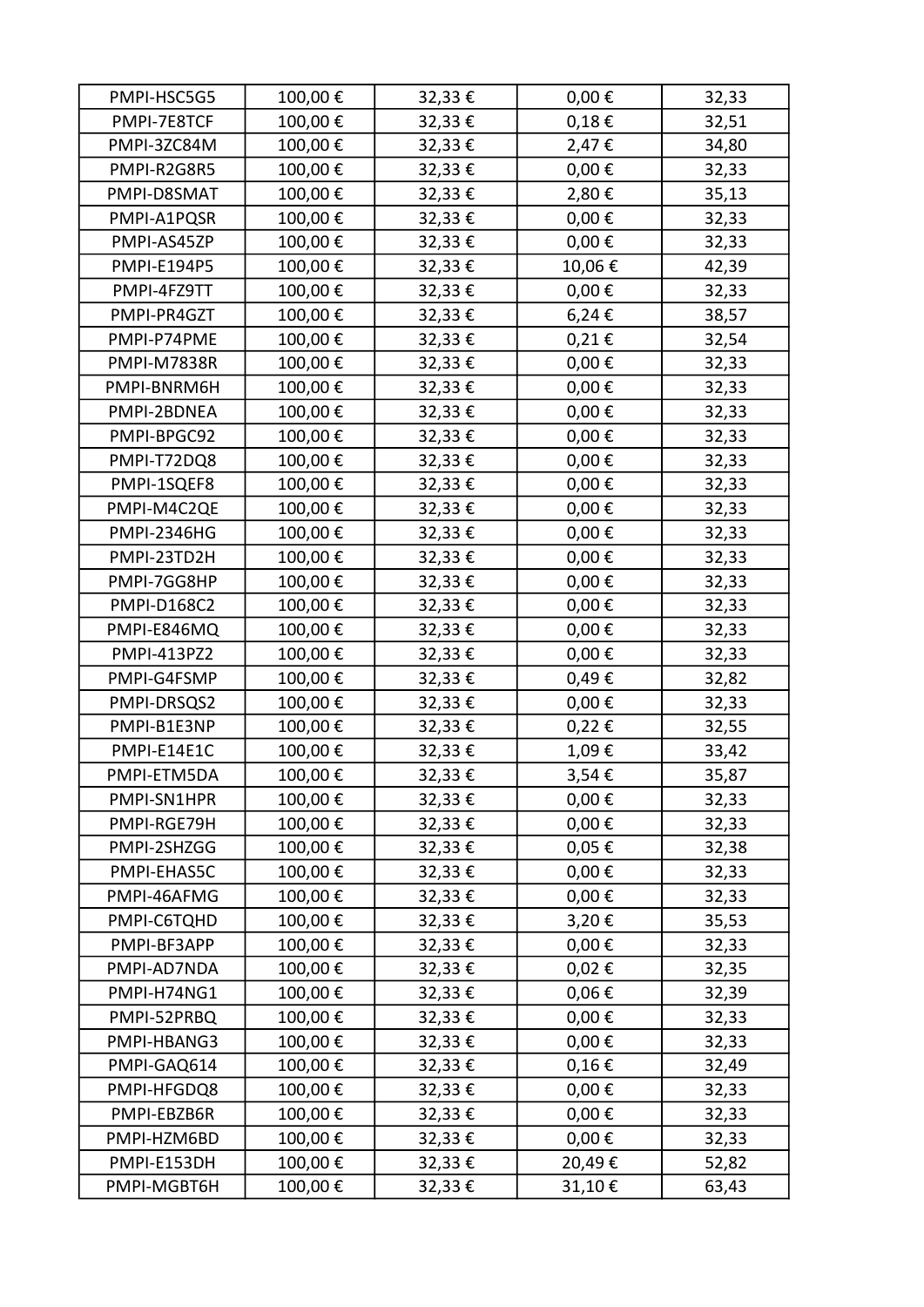| PMPI-ZPD3TH        | 100,00€ | 32,33€ | 1,92€      | 34,25  |
|--------------------|---------|--------|------------|--------|
| PMPI-P2M7D5        | 100,00€ | 32,33€ | $0,00 \in$ | 32,33  |
| PMPI-QH8736        | 100,00€ | 32,33€ | $6,06 \in$ | 38,39  |
| <b>PMPI-CRFESR</b> | 100,00€ | 32,33€ | $0,21 \in$ | 32,54  |
| PMPI-DECP2S        | 100,00€ | 32,33€ | 0,70€      | 33,03  |
| PMPI-RHT3NB        | 100,00€ | 32,33€ | $0,02 \in$ | 32,35  |
| PMPI-DPDH2G        | 100,00€ | 32,33€ | $0,00 \in$ | 32,33  |
| PMPI-QR5TTQ        | 100,00€ | 32,33€ | $0,03 \in$ | 32,36  |
| PMPI-P5CTRT        | 100,00€ | 32,33€ | $0,00 \in$ | 32,33  |
| PMPI-HMMDP1        | 100,00€ | 32,33€ | $0,00 \in$ | 32,33  |
| PMPI-T2HZ2R        | 100,00€ | 32,33€ | $0,34 \in$ | 32,67  |
| PMPI-C4SCHQ        | 100,00€ | 32,33€ | 100,00€    | 132,33 |
| PMPI-PP3T42        | 100,00€ | 32,33€ | 19,65€     | 51,98  |
| PMPI-PD3ZCT        | 100,00€ | 32,33€ | $0,00 \in$ | 32,33  |
| PMPI-R3B399        | 100,00€ | 32,33€ | 0,40€      | 32,73  |
| <b>PMPI-616EE1</b> | 100,00€ | 32,33€ | $0,00 \in$ | 32,33  |
| PMPI-6NF283        | 100,00€ | 32,33€ | $0,00 \in$ | 32,33  |
| PMPI-DPS4ZR        | 100,00€ | 32,33€ | $0,00 \in$ | 32,33  |
| PMPI-MBH4NH        | 100,00€ | 32,33€ | $0,00 \in$ | 32,33  |
| PMPI-Q5FCDG        | 100,00€ | 32,33€ | 8,76€      | 41,09  |
| PMPI-GH7FPH        | 100,00€ | 32,33€ | $0,33 \in$ | 32,66  |
| PMPI-C7M84Q        | 100,00€ | 32,33€ | $0,00 \in$ | 32,33  |
| PMPI-7ZPCRA        | 100,00€ | 32,33€ | $0,00 \in$ | 32,33  |
| PMPI-55MGGE        | 100,00€ | 32,33€ | $0,00 \in$ | 32,33  |
| PMPI-RDDM2P        | 100,00€ | 32,33€ | $0,00 \in$ | 32,33  |
| PMPI-TFDP22        | 100,00€ | 32,33€ | 0,88€      | 33,21  |
| PMPI-PS64FD        | 100,00€ | 32,33€ | $0,00 \in$ | 32,33  |
| PMPI-6SD91G        | 100,00€ | 32,33€ | 2,06€      | 34,39  |
| PMPI-1NH87D        | 100,00€ | 32,33€ | $0,00 \in$ | 32,33  |
| PMPI-Z697NA        | 100,00€ | 32,33€ | 2,97€      | 35,30  |
| PMPI-FF38PZ        | 100,00€ | 32,33€ | $0,00 \in$ | 32,33  |
| PMPI-5HQNS7        | 100,00€ | 32,33€ | $0,00 \in$ | 32,33  |
| PMPI-BH12DH        | 100,00€ | 32,33€ | 100,00€    | 132,33 |
| PMPI-6SEH8R        | 100,00€ | 32,33€ | $0,00 \in$ | 32,33  |
| PMPI-D54QME        | 100,00€ | 32,33€ | $0,00 \in$ | 32,33  |
| PMPI-H4P6QF        | 100,00€ | 32,33€ | $0,00 \in$ | 32,33  |
| PMPI-QBQN76        | 100,00€ | 32,33€ | $0,00 \in$ | 32,33  |
| PMPI-C36M2R        | 150,00€ | 48,49€ | $0,00 \in$ | 48,49  |
| PMPI-DC6E8A        | 150,00€ | 48,49€ | $0,00 \in$ | 48,49  |
| PMPI-2MD311        | 150,00€ | 48,49€ | $0,00 \in$ | 48,49  |
| PMPI-D3CGFH        | 150,00€ | 48,49€ | $0,00 \in$ | 48,49  |
| PMPI-B1D5C6        | 150,00€ | 48,49€ | $0,00 \in$ | 48,49  |
| PMPI-GZ3EPA        | 150,00€ | 48,49€ | $0,00 \in$ | 48,49  |
| PMPI-C2QMG5        | 150,00€ | 48,49€ | $0,00 \in$ | 48,49  |
| PMPI-9FD34H        | 150,00€ | 48,49€ | $0,66 \in$ | 49,15  |
| PMPI-DSNR3T        | 150,00€ | 48,49€ | $0,00 \in$ | 48,49  |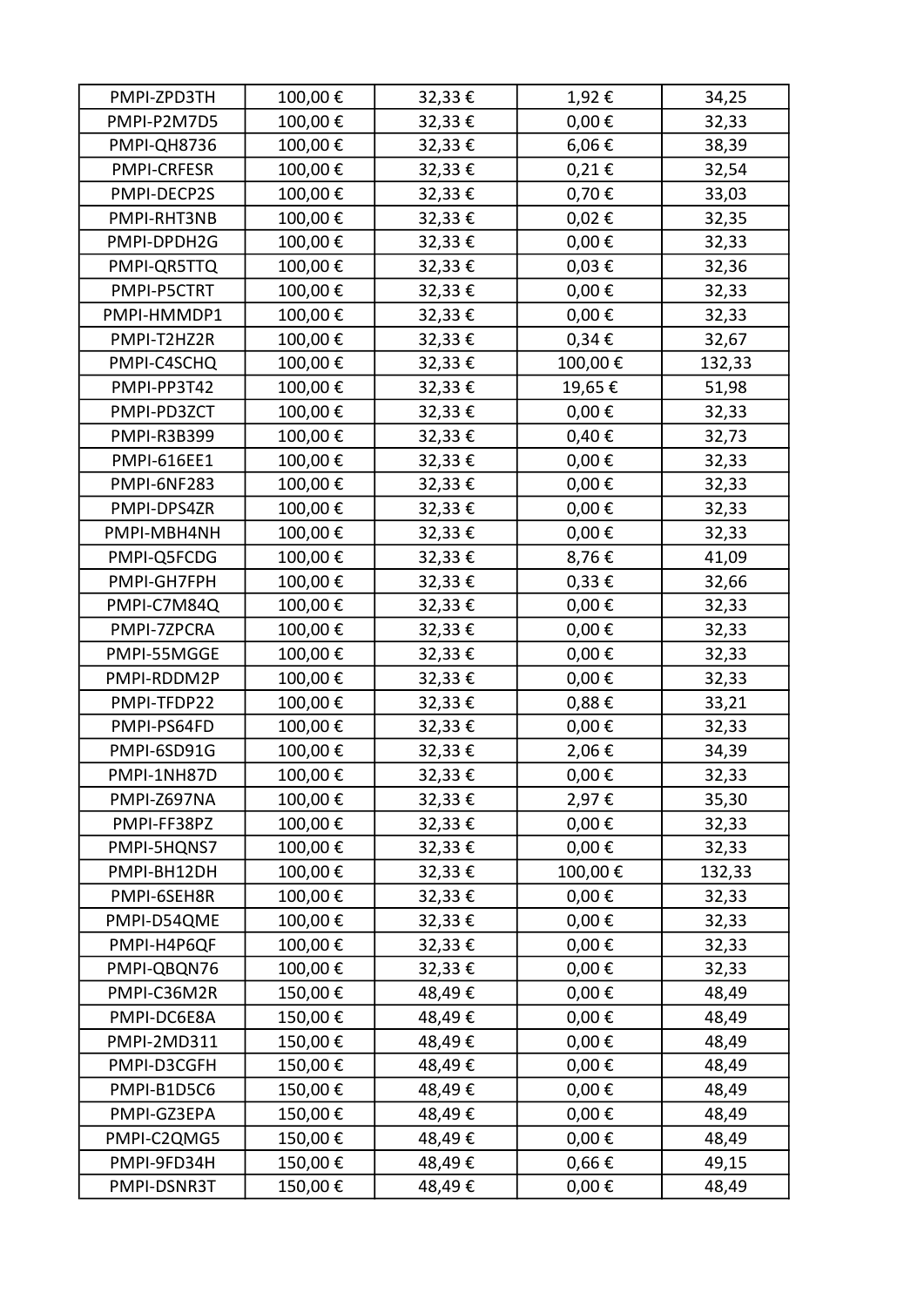| PMPI-M7NFR2        | 150,00€ | 48,49€ | $0,16 \in$      | 48,65  |
|--------------------|---------|--------|-----------------|--------|
| PMPI-4H4RP3        | 150,00€ | 48,49€ | $0,00 \in$      | 48,49  |
| <b>PMPI-S9948H</b> | 150,00€ | 48,49€ | $0,00 \in$      | 48,49  |
| PMPI-6TDQ69        | 150,00€ | 48,49€ | $0,00 \in$      | 48,49  |
| PMPI-ET17EF        | 150,00€ | 48,49€ | 0,80€           | 49,29  |
| PMPI-RET9Z1        | 150,00€ | 48,49€ | $0,05 \in$      | 48,54  |
| <b>PMPI-1951ZB</b> | 200,00€ | 64,65€ | $0,00 \in$      | 64,65  |
| PMPI-H9QA72        | 200,00€ | 64,65€ | $0,00 \in$      | 64,65  |
| <b>PMPI-91RR86</b> | 200,00€ | 64,65€ | $0,00 \in$      | 64,65  |
| PMPI-ZZRCFG        | 200,00€ | 64,65€ | 0,77€           | 65,42  |
| PMPI-6BZZ4A        | 200,00€ | 64,65€ | $0,00 \in$      | 64,65  |
| PMPI-GAE7CN        | 200,00€ | 64,65€ | 5,05€           | 69,70  |
| PMPI-TF2R1S        | 200,00€ | 64,65€ | $0,00\in$       | 64,65  |
| PMPI-9DR1R2        | 200,00€ | 64,65€ | $0,00 \in$      | 64,65  |
| PMPI-QN6ZR8        | 200,00€ | 64,65€ | 0,00 $\epsilon$ | 64,65  |
| PMPI-SDAENA        | 200,00€ | 64,65€ | $0,00 \in$      | 64,65  |
| PMPI-H1HGH3        | 200,00€ | 64,65€ | 10,71€          | 75,36  |
| PMPI-63CCFR        | 200,00€ | 64,65€ | 2,19€           | 66,84  |
| PMPI-58AD7D        | 200,00€ | 64,65€ | $0,00 \in$      | 64,65  |
| PMPI-95S5PC        | 200,00€ | 64,65€ | $0,00 \in$      | 64,65  |
| PMPI-5CTSAD        | 200,00€ | 64,65€ | 0,07 $\epsilon$ | 64,72  |
| PMPI-TMMR3A        | 200,00€ | 64,65€ | $0,12 \in$      | 64,77  |
| PMPI-247HQQ        | 200,00€ | 64,65€ | $0,17 \in$      | 64,82  |
| PMPI-AZ1284        | 200,00€ | 64,65€ | 0,73€           | 65,38  |
| PMPI-ZFC3D9        | 200,00€ | 64,65€ | $0,00 \in$      | 64,65  |
| PMPI-HAST4M        | 200,00€ | 64,65€ | 0,59€           | 65,24  |
| PMPI-3DPZ46        | 200,00€ | 64,65€ | $0,00 \in$      | 64,65  |
| PMPI-2R54B4        | 200,00€ | 64,65€ | 4,09€           | 68,74  |
| PMPI-ZHPDS8        | 200,00€ | 64,65€ | 0,45 €          | 65,10  |
| PMPI-GG27GZ        | 200,00€ | 64,65€ | 0,41€           | 65,06  |
| PMPI-EPEHFA        | 200,00€ | 64,65€ | $0,00 \in$      | 64,65  |
| PMPI-EB2876        | 200,00€ | 64,65€ | $0,32 \in$      | 64,97  |
| PMPI-Q5T4DE        | 200,00€ | 64,65€ | $0,00 \in$      | 64,65  |
| PMPI-MF8TGE        | 200,00€ | 64,65€ | $0,00 \in$      | 64,65  |
| PMPI-TMPB38        | 200,00€ | 64,65€ | $0,00 \in$      | 64,65  |
| PMPI-F3ZT2P        | 200,00€ | 64,65€ | $0,00 \in$      | 64,65  |
| PMPI-RAZFN8        | 200,00€ | 64,65€ | $0,00 \in$      | 64,65  |
| PMPI-GG7BH9        | 200,00€ | 64,65€ | 0,51€           | 65,16  |
| PMPI-NTFNP3        | 200,00€ | 64,65€ | $0,00 \in$      | 64,65  |
| PMPI-ZDAZQM        | 200,00€ | 64,65€ | 74,37€          | 139,02 |
| PMPI-25P9CN        | 200,00€ | 64,65€ | $3,03 \in$      | 67,68  |
| PMPI-E14R6P        | 200,00€ | 64,65€ | 10,45€          | 75,10  |
| PMPI-HPTE1B        | 200,00€ | 64,65€ | $0,00 \in$      | 64,65  |
| PMPI-BGMRN1        | 200,00€ | 64,65€ | $0,30 \in$      | 64,95  |
| PMPI-P7M94Q        | 200,00€ | 64,65€ | 1,64€           | 66,29  |
| PMPI-HAB6S8        | 200,00€ | 64,65€ | $0,63 \in$      | 65,28  |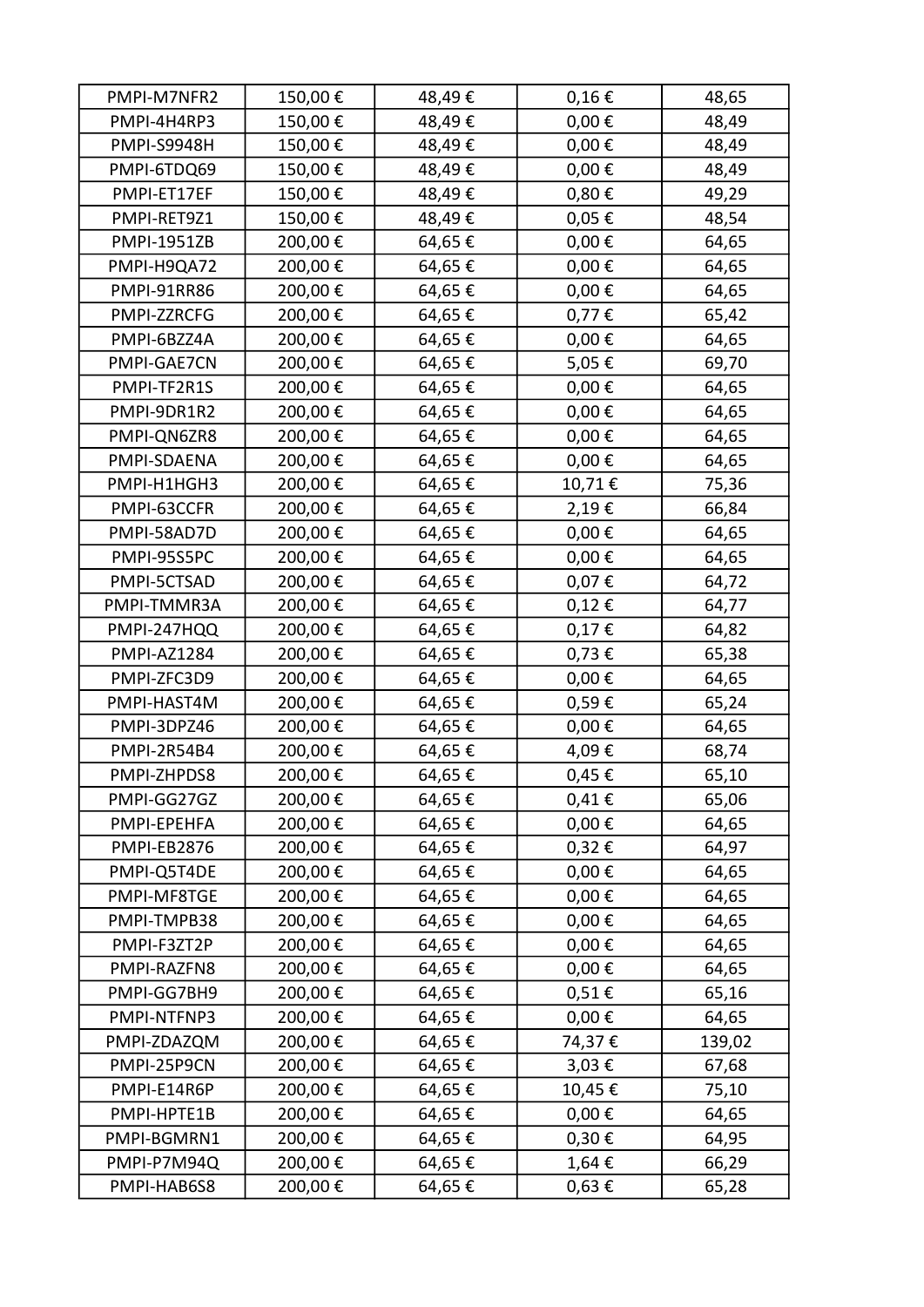| PMPI-NQR7Q4        | 200,00€ | 64,65€ | $0,00 \in$      | 64,65  |
|--------------------|---------|--------|-----------------|--------|
| PMPI-T8R1HT        | 200,00€ | 64,65€ | $0,00 \in$      | 64,65  |
| PMPI-MF2RTH        | 200,00€ | 64,65€ | 2,16€           | 66,81  |
| PMPI-9ZASE1        | 200,00€ | 64,65€ | $0,00 \in$      | 64,65  |
| PMPI-5A4ZP2        | 200,00€ | 64,65€ | $0,25 \in$      | 64,90  |
| PMPI-PCPEEF        | 200,00€ | 64,65€ | $0,00 \in$      | 64,65  |
| PMPI-GBDCTZ        | 200,00€ | 64,65€ | 0,10€           | 64,75  |
| PMPI-3GGSSA        | 200,00€ | 64,65€ | 0,00 $\epsilon$ | 64,65  |
| PMPI-NARE4C        | 200,00€ | 64,65€ | $0,00 \in$      | 64,65  |
| PMPI-67BEFC        | 200,00€ | 64,65€ | 3,03€           | 67,68  |
| PMPI-QT9GSQ        | 200,00€ | 64,65€ | 0,37€           | 65,02  |
| <b>PMPI-P9385T</b> | 200,00€ | 64,65€ | 0,14€           | 64,79  |
| PMPI-GT4FS9        | 200,00€ | 64,65€ | $0,00 \in$      | 64,65  |
| PMPI-N6AGBF        | 200,00€ | 64,65€ | 2,01€           | 66,66  |
| PMPI-8D35EA        | 200,00€ | 64,65€ | 2,89€           | 67,54  |
| PMPI-N311Z4        | 200,00€ | 64,65€ | $0,00 \in$      | 64,65  |
| PMPI-4TF53P        | 200,00€ | 64,65€ | $0,00 \in$      | 64,65  |
| PMPI-5NR634        | 200,00€ | 64,65€ | 0,88€           | 65,53  |
| PMPI-MPEQ7A        | 200,00€ | 64,65€ | $0,66 \in$      | 65,31  |
| PMPI-457M3M        | 200,00€ | 64,65€ | 1,76€           | 66,41  |
| PMPI-PD8SMN        | 200,00€ | 64,65€ | 0,87€           | 65,52  |
| PMPI-H8TG3D        | 200,00€ | 64,65€ | $0,25 \in$      | 64,90  |
| PMPI-GM8SZ7        | 200,00€ | 64,65€ | 0,80€           | 65,45  |
| <b>PMPI-85676E</b> | 200,00€ | 64,65€ | $0,00 \in$      | 64,65  |
| PMPI-FMMAE7        | 200,00€ | 64,65€ | $0,02 \in$      | 64,67  |
| PMPI-7E8PQG        | 200,00€ | 64,65€ | 0,07€           | 64,72  |
| PMPI-E2PTFP        | 200,00€ | 64,65€ | 12,91€          | 77,56  |
| PMPI-TAB3Z6        | 200,00€ | 64,65€ | $0,00 \in$      | 64,65  |
| PMPI-11PA9G        | 200,00€ | 64,65€ | $0,08 \in$      | 64,73  |
| PMPI-GTCCRC        | 200,00€ | 64,65€ | $0,00 \in$      | 64,65  |
| PMPI-DC15F1        | 200,00€ | 64,65€ | $0,00 \in$      | 64,65  |
| PMPI-35QNT6        | 200,00€ | 64,65€ | $0,00 \in$      | 64,65  |
| PMPI-F4R6RS        | 200,00€ | 64,65€ | $0,00 \in$      | 64,65  |
| PMPI-M3FENM        | 200,00€ | 64,65€ | 8,20€           | 72,85  |
| PMPI-8SBS7D        | 200,00€ | 64,65€ | $0,00 \in$      | 64,65  |
| PMPI-RA1GE1        | 200,00€ | 64,65€ | 2,14€           | 66,79  |
| PMPI-61PCTF        | 200,00€ | 64,65€ | 0,38€           | 65,03  |
| PMPI-TQQ73A        | 200,00€ | 64,65€ | $0,00 \in$      | 64,65  |
| PMPI-2ZCDMN        | 200,00€ | 64,65€ | $0,00 \in$      | 64,65  |
| PMPI-GN3299        | 200,00€ | 64,65€ | 0,68€           | 65,33  |
| PMPI-SQGTD8        | 200,00€ | 64,65€ | $0,00 \in$      | 64,65  |
| <b>PMPI-ZM4856</b> | 200,00€ | 64,65€ | 3,20€           | 67,85  |
| PMPI-3RG4AC        | 200,00€ | 64,65€ | $0,00 \in$      | 64,65  |
| PMPI-HERC3C        | 200,00€ | 64,65€ | 37,34€          | 101,99 |
| PMPI-7S2BSZ        | 200,00€ | 64,65€ | $0,00 \in$      | 64,65  |
| PMPI-9Z62QG        | 200,00€ | 64,65€ | $0,00 \in$      | 64,65  |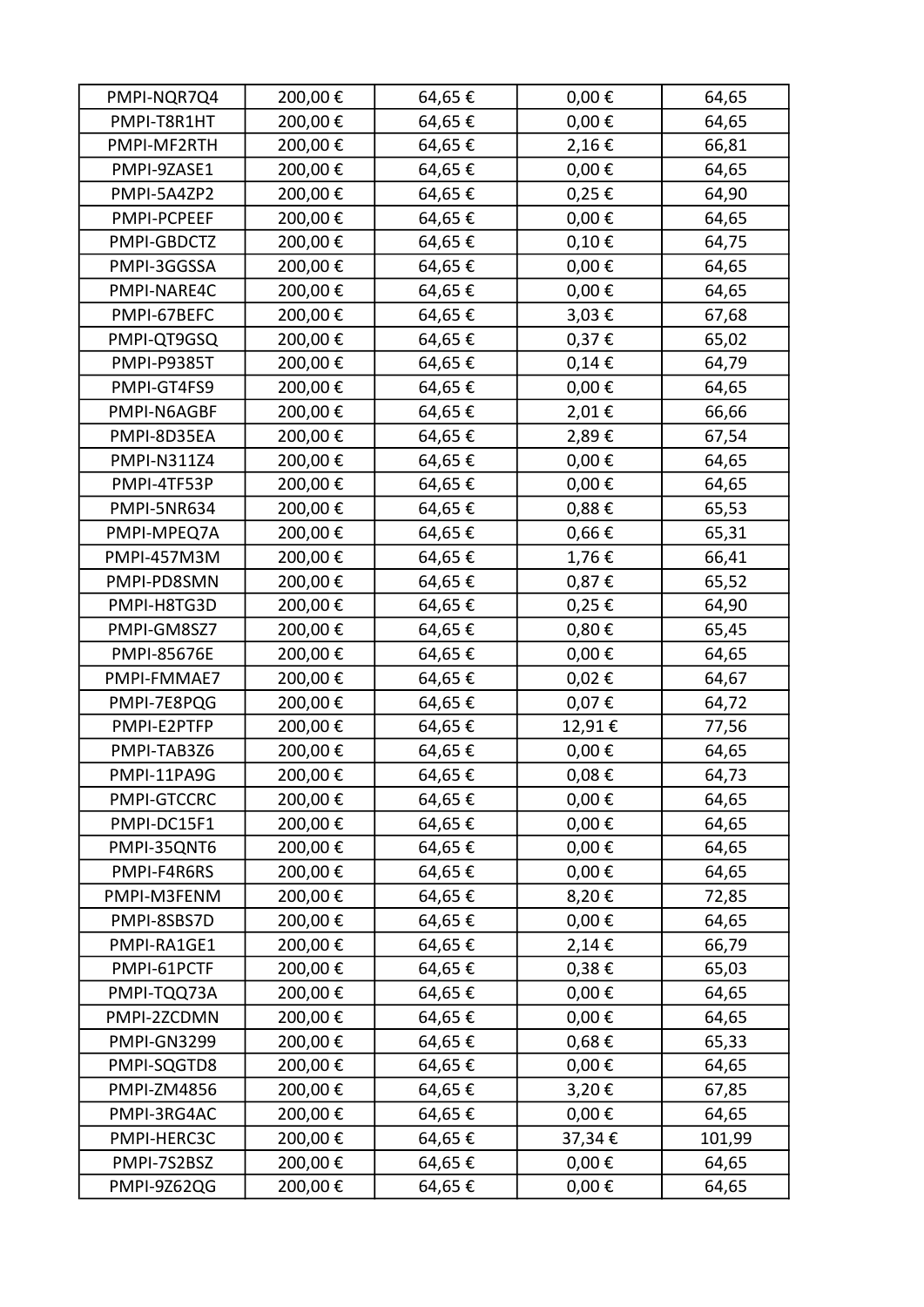| PMPI-6614E6        | 200,00€ | 64,65€ | 29,53€          | 94,18  |
|--------------------|---------|--------|-----------------|--------|
| PMPI-NDZ42F        | 200,00€ | 64,65€ | $0,00 \in$      | 64,65  |
| PMPI-R3RZT1        | 200,00€ | 64,65€ | 1,45€           | 66,10  |
| PMPI-ESMFDH        | 200,00€ | 64,65€ | $0,00 \in$      | 64,65  |
| PMPI-6PE99R        | 200,00€ | 64,65€ | $0,00 \in$      | 64,65  |
| PMPI-24NZ84        | 200,00€ | 64,65€ | $0,16 \in$      | 64,81  |
| PMPI-ME2GBC        | 200,00€ | 64,65€ | 0,39€           | 65,04  |
| PMPI-3F3987        | 200,00€ | 64,65€ | $0,00 \in$      | 64,65  |
| PMPI-DN13DT        | 200,00€ | 64,65€ | $0,00 \in$      | 64,65  |
| PMPI-BC2Q6N        | 200,00€ | 64,65€ | 10,98€          | 75,63  |
| PMPI-N9G8M5        | 200,00€ | 64,65€ | 8,67€           | 73,32  |
| PMPI-95HN1A        | 200,00€ | 64,65€ | 0,96€           | 65,61  |
| PMPI-96N38A        | 200,00€ | 64,65€ | $0,00 \in$      | 64,65  |
| PMPI-B38116        | 200,00€ | 64,65€ | 6,07€           | 70,72  |
| PMPI-1RBNSA        | 200,00€ | 64,65€ | 55,27€          | 119,92 |
| PMPI-A19Q8Q        | 200,00€ | 64,65€ | $0,00 \in$      | 64,65  |
| PMPI-QRD5CT        | 200,00€ | 64,65€ | 0,58€           | 65,23  |
| PMPI-D8PG9G        | 200,00€ | 64,65€ | $0,00 \in$      | 64,65  |
| PMPI-98T2H2        | 200,00€ | 64,65€ | 25,94€          | 90,59  |
| PMPI-ZAMN14        | 200,00€ | 64,65€ | $0,00 \in$      | 64,65  |
| PMPI-HRSNFM        | 200,00€ | 64,65€ | $0,26 \in$      | 64,91  |
| PMPI-QRM1B4        | 200,00€ | 64,65€ | 6,89€           | 71,54  |
| PMPI-317R5P        | 200,00€ | 64,65€ | $0,11\in$       | 64,76  |
| PMPI-97B358        | 200,00€ | 64,65€ | 3,26€           | 67,91  |
| PMPI-H1MCBP        | 200,00€ | 64,65€ | $0,00 \in$      | 64,65  |
| PMPI-9NCMFM        | 200,00€ | 64,65€ | $0,32 \in$      | 64,97  |
| PMPI-HDM25E        | 200,00€ | 64,65€ | 1,22€           | 65,87  |
| PMPI-71NNBG        | 200,00€ | 64,65€ | 0,00 $\epsilon$ | 64,65  |
| PMPI-B8HRF6        | 200,00€ | 64,65€ | $0,\!00\in$     | 64,65  |
| PMPI-PA4P8T        | 200,00€ | 64,65€ | $0,00 \in$      | 64,65  |
| PMPI-T4E3HF        | 200,00€ | 64,65€ | $0,00 \in$      | 64,65  |
| PMPI-FH6T2F        | 200,00€ | 64,65€ | $0,00 \in$      | 64,65  |
| PMPI-Q6GE6E        | 250,00€ | 80,82€ | $0,00 \in$      | 80,82  |
| PMPI-TFHEBQ        | 250,00€ | 80,82€ | $0,00 \in$      | 80,82  |
| PMPI-DTH3RM        | 250,00€ | 80,82€ | $0,00 \in$      | 80,82  |
| PMPI-52FGB1        | 250,00€ | 80,82€ | $0,00 \in$      | 80,82  |
| PMPI-APTEBN        | 250,00€ | 80,82€ | $0,00 \in$      | 80,82  |
| PMPI-9C1E5Z        | 250,00€ | 80,82€ | 84,21€          | 165,03 |
| <b>PMPI-Z2391H</b> | 250,00€ | 80,82€ | $0,00 \in$      | 80,82  |
| PMPI-R4EZ5P        | 250,00€ | 80,82€ | $0,00 \in$      | 80,82  |
| PMPI-PH3N6B        | 250,00€ | 80,82€ | $0,00 \in$      | 80,82  |
| PMPI-SGA2ZR        | 250,00€ | 80,82€ | $0,00 \in$      | 80,82  |
| PMPI-HEQTSD        | 250,00€ | 80,82€ | 134,28€         | 215,10 |
| PMPI-ER3DG9        | 250,00€ | 80,82€ | $0,00 \in$      | 80,82  |
| PMPI-GF87AP        | 250,00€ | 80,82€ | 1,81€           | 82,63  |
| PMPI-1RD9G9        | 250,00€ | 80,82€ | $0,00 \in$      | 80,82  |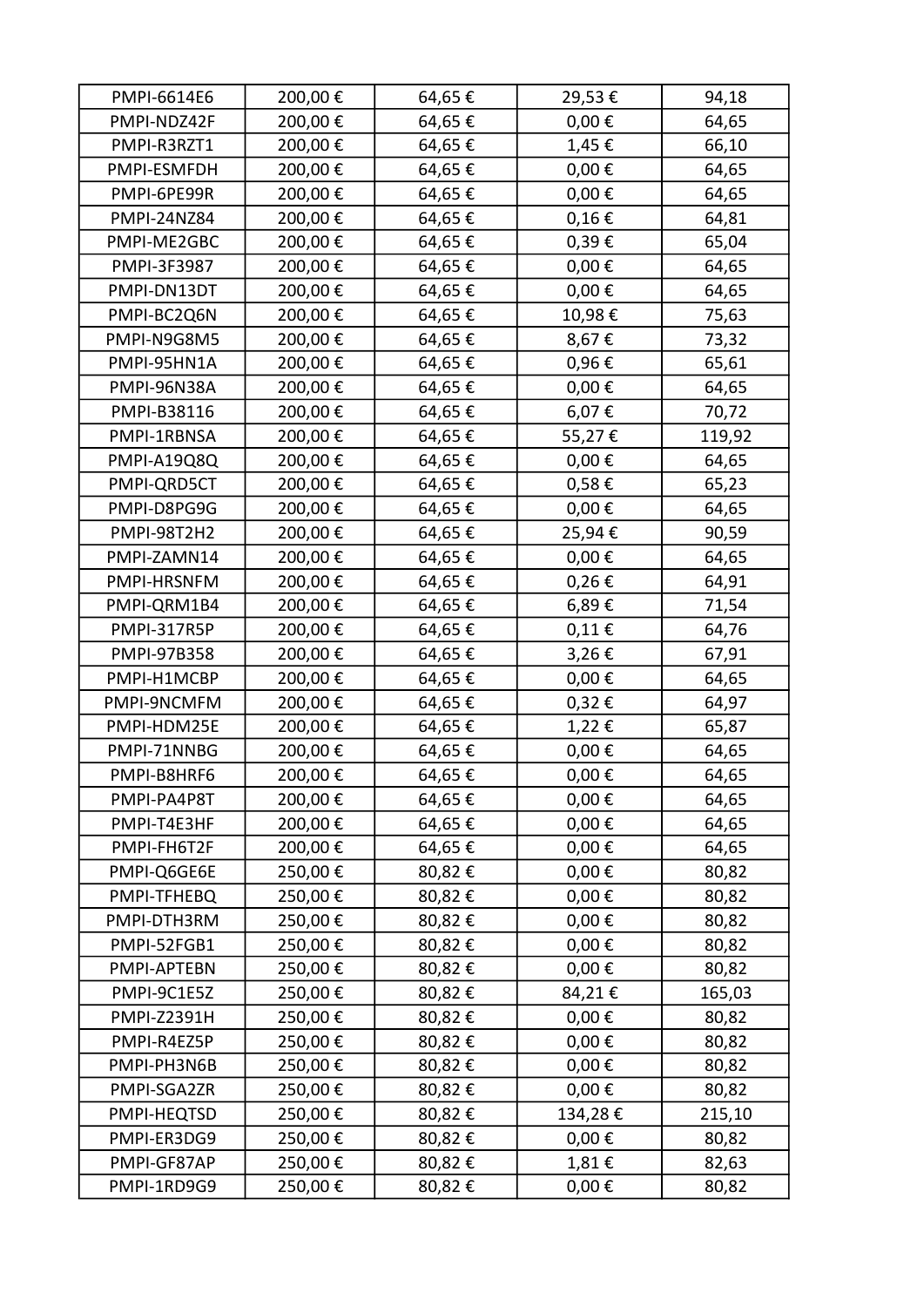| PMPI-Z1PBRD        | 250,00€ | 80,82€ | $0,00 \in$  | 80,82  |
|--------------------|---------|--------|-------------|--------|
| PMPI-TRT13F        | 250,00€ | 80,82€ | $0,06 \in$  | 80,88  |
| PMPI-NAGCZR        | 250,00€ | 80,82€ | $0,00 \in$  | 80,82  |
| PMPI-FCNREN        | 250,00€ | 80,82€ | 7,51€       | 88,33  |
| <b>PMPI-34G6E5</b> | 250,00€ | 80,82€ | $0,00 \in$  | 80,82  |
| PMPI-SF6EBF        | 250,00€ | 80,82€ | $0,00 \in$  | 80,82  |
| PMPI-PEMDB2        | 250,00€ | 80,82€ | $0,00 \in$  | 80,82  |
| PMPI-SBAM1C        | 250,00€ | 80,82€ | 1,63€       | 82,45  |
| <b>PMPI-88G2N4</b> | 250,00€ | 80,82€ | $0,00 \in$  | 80,82  |
| PMPI-5SP376        | 250,00€ | 80,82€ | 4,91€       | 85,73  |
| PMPI-EPHRC6        | 250,00€ | 80,82€ | $0,21 \in$  | 81,03  |
| PMPI-S24FM2        | 250,00€ | 80,82€ | 10,48€      | 91,30  |
| PMPI-3P4M96        | 250,00€ | 80,82€ | $0,00 \in$  | 80,82  |
| PMPI-5B7BP6        | 250,00€ | 80,82€ | $0,00 \in$  | 80,82  |
| PMPI-N9A489        | 250,00€ | 80,82€ | $0,00 \in$  | 80,82  |
| PMPI-HSRP3F        | 250,00€ | 80,82€ | 6,65€       | 87,47  |
| PMPI-GPN95Z        | 250,00€ | 80,82€ | $0,00 \in$  | 80,82  |
| PMPI-CT3P38        | 250,00€ | 80,82€ | 16,08€      | 96,90  |
| PMPI-5M3RST        | 250,00€ | 80,82€ | $0,00 \in$  | 80,82  |
| PMPI-723MM9        | 250,00€ | 80,82€ | $0,00 \in$  | 80,82  |
| PMPI-BRZSS1        | 250,00€ | 80,82€ | $0,47 \in$  | 81,29  |
| PMPI-MN35DZ        | 250,00€ | 80,82€ | 2,17€       | 82,99  |
| PMPI-ZG2FEM        | 250,00€ | 80,82€ | $0,02 \in$  | 80,84  |
| PMPI-S44HCN        | 250,00€ | 80,82€ | 8,93€       | 89,75  |
| PMPI-4P96TF        | 250,00€ | 80,82€ | 5,31€       | 86,13  |
| PMPI-PH95P2        | 250,00€ | 80,82€ | $0,00 \in$  | 80,82  |
| PMPI-PAF9HG        | 300,00€ | 96,98€ | $0,00 \in$  | 96,98  |
| PMPI-G9HRFP        | 300,00€ | 96,98€ | $0,00 \in$  | 96,98  |
| PMPI-BHZN2S        | 300,00€ | 96,98€ | $0,\!00\in$ | 96,98  |
| PMPI-64D79P        | 300,00€ | 96,98€ | $0,00 \in$  | 96,98  |
| PMPI-6H4RCG        | 300,00€ | 96,98€ | $0,00 \in$  | 96,98  |
| PMPI-FNA4CS        | 300,00€ | 96,98€ | 1,13€       | 98,11  |
| <b>PMPI-G395D3</b> | 300,00€ | 96,98€ | $0,00 \in$  | 96,98  |
| PMPI-CD316T        | 300,00€ | 96,98€ | $0,00 \in$  | 96,98  |
| PMPI-ZHEZ3A        | 300,00€ | 96,98€ | 11,75€      | 108,73 |
| PMPI-47TE6N        | 300,00€ | 96,98€ | $0,00 \in$  | 96,98  |
| PMPI-ZSTRFB        | 300,00€ | 96,98€ | $0,00 \in$  | 96,98  |
| <b>PMPI-H9G345</b> | 300,00€ | 96,98€ | $0,12 \in$  | 97,10  |
| PMPI-E65GBS        | 300,00€ | 96,98€ | $0,00 \in$  | 96,98  |
| PMPI-D1R7NE        | 300,00€ | 96,98€ | $0,21 \in$  | 97,19  |
| PMPI-38ESQN        | 300,00€ | 96,98€ | $0,00 \in$  | 96,98  |
| PMPI-4AG4CZ        | 300,00€ | 96,98€ | $0,00 \in$  | 96,98  |
| PMPI-48H411        | 300,00€ | 96,98€ | $0,00 \in$  | 96,98  |
| PMPI-MSAQTG        | 300,00€ | 96,98€ | $0,00 \in$  | 96,98  |
| PMPI-3E8QGC        | 300,00€ | 96,98€ | $0,00 \in$  | 96,98  |
| PMPI-1CABCH        | 300,00€ | 96,98€ | $0,00 \in$  | 96,98  |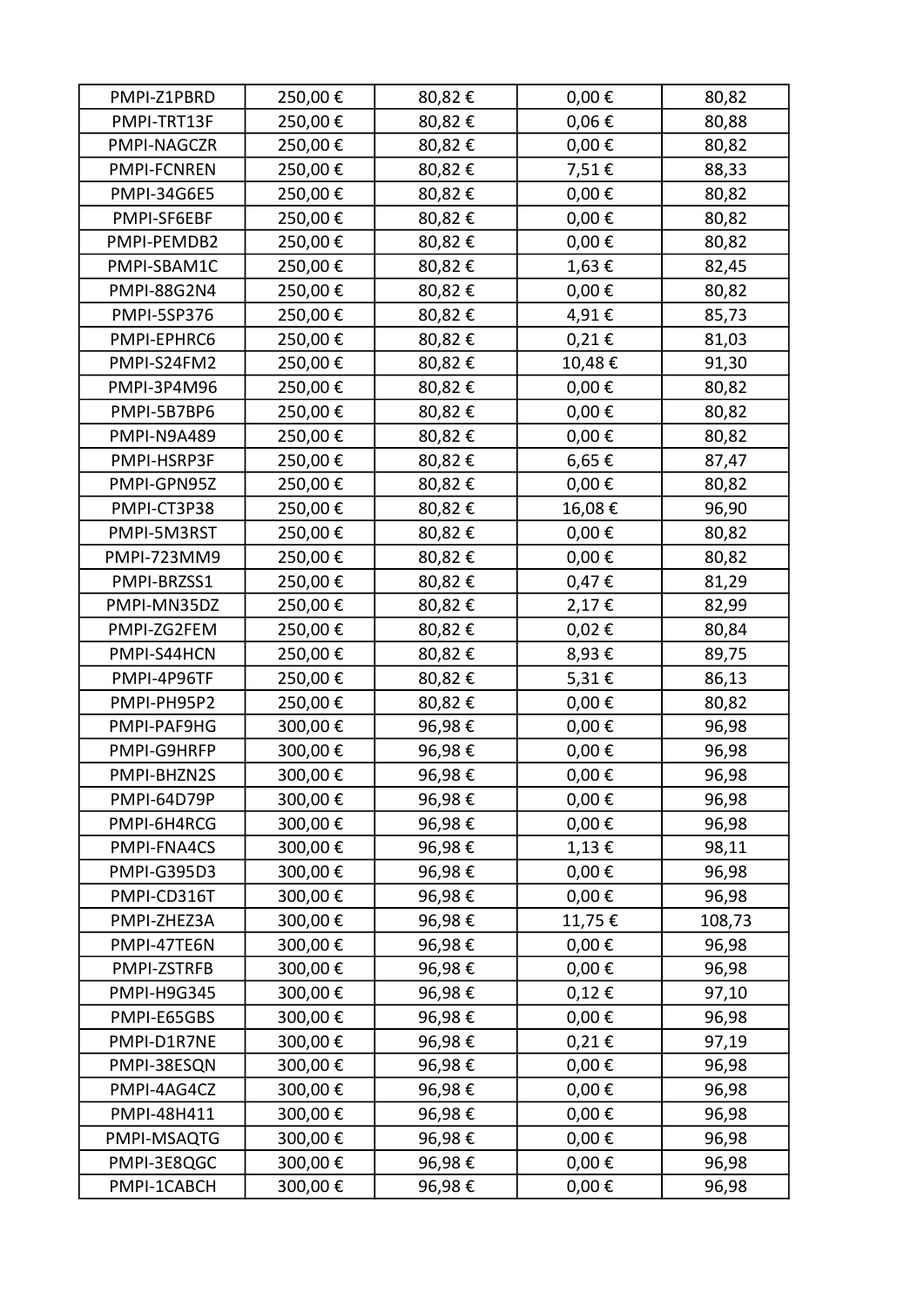| PMPI-9TP312        | 300,00€ | 96,98€ | $0,00 \in$      | 96,98  |
|--------------------|---------|--------|-----------------|--------|
| PMPI-SC9ZE2        | 300,00€ | 96,98€ | 37,04€          | 134,02 |
| PMPI-M78SA7        | 300,00€ | 96,98€ | $0,00 \in$      | 96,98  |
| PMPI-TMNPF2        | 300,00€ | 96,98€ | 6,65€           | 103,63 |
| PMPI-TEQD51        | 300,00€ | 96,98€ | $0,00 \in$      | 96,98  |
| PMPI-FC7Q6T        | 300,00€ | 96,98€ | $0,00 \in$      | 96,98  |
| PMPI-NTNQ7Z        | 300,00€ | 96,98€ | 0,00 $\epsilon$ | 96,98  |
| PMPI-M7Z1PF        | 300,00€ | 96,98€ | 1,70€           | 98,68  |
| PMPI-778FDH        | 300,00€ | 96,98€ | $0,00 \in$      | 96,98  |
| PMPI-9MQ169        | 300,00€ | 96,98€ | $0,00 \in$      | 96,98  |
| PMPI-R8Z5F1        | 300,00€ | 96,98€ | $0,00 \in$      | 96,98  |
| PMPI-NT4S49        | 300,00€ | 96,98€ | $0,00 \in$      | 96,98  |
| PMPI-EMRD5S        | 300,00€ | 96,98€ | $1,67 \in$      | 98,65  |
| PMPI-C8FTQ8        | 300,00€ | 96,98€ | 2,22€           | 99,20  |
| PMPI-MGQDZP        | 300,00€ | 96,98€ | 4,03€           | 101,01 |
| PMPI-T7M1NA        | 300,00€ | 96,98€ | $0,00 \in$      | 96,98  |
| PMPI-BEHSSS        | 300,00€ | 96,98€ | $0,00 \in$      | 96,98  |
| <b>PMPI-E3387Z</b> | 300,00€ | 96,98€ | $0,00 \in$      | 96,98  |
| PMPI-HTBP2E        | 300,00€ | 96,98€ | $0,00 \in$      | 96,98  |
| PMPI-SA2Q3N        | 300,00€ | 96,98€ | $0,00 \in$      | 96,98  |
| PMPI-8QRNQ4        | 300,00€ | 96,98€ | $0,38 \in$      | 97,36  |
| PMPI-2ZRPTR        | 300,00€ | 96,98€ | $0,00 \in$      | 96,98  |
| PMPI-2ZE1M6        | 300,00€ | 96,98€ | $0,00 \in$      | 96,98  |
| PMPI-C5SAAP        | 300,00€ | 96,98€ | 0,42€           | 97,40  |
| PMPI-F2T36B        | 300,00€ | 96,98€ | $0,00 \in$      | 96,98  |
| PMPI-G3TDAA        | 300,00€ | 96,98€ | $0,00 \in$      | 96,98  |
| PMPI-1D1SED        | 300,00€ | 96,98€ | $0,00 \in$      | 96,98  |
| PMPI-7H1P6P        | 300,00€ | 96,98€ | $0,05 \in$      | 97,03  |
| PMPI-HN21Q8        | 300,00€ | 96,98€ | 3,38€           | 100,36 |
| PMPI-HB3233        | 300,00€ | 96,98€ | $0,00 \in$      | 96,98  |
| <b>PMPI-4S21R6</b> | 300,00€ | 96,98€ | $0,00 \in$      | 96,98  |
| PMPI-541SCZ        | 300,00€ | 96,98€ | $0,00 \in$      | 96,98  |
| PMPI-QDMH73        | 300,00€ | 96,98€ | $0,00 \in$      | 96,98  |
| PMPI-5GZC1R        | 300,00€ | 96,98€ | $0,00 \in$      | 96,98  |
| PMPI-4P5QE6        | 300,00€ | 96,98€ | $0,00 \in$      | 96,98  |
| PMPI-6FEQ5M        | 300,00€ | 96,98€ | 0,04€           | 97,02  |
| PMPI-2CN2H6        | 300,00€ | 96,98€ | 179,36€         | 276,34 |
| PMPI-7BZ3ZE        | 300,00€ | 96,98€ | 0,67€           | 97,65  |
| PMPI-FMBMS3        | 300,00€ | 96,98€ | 1,04€           | 98,02  |
| PMPI-EC3DNT        | 300,00€ | 96,98€ | $0,00 \in$      | 96,98  |
| PMPI-96R4T3        | 300,00€ | 96,98€ | $0,00 \in$      | 96,98  |
| PMPI-Q28MA4        | 300,00€ | 96,98€ | $0,00 \in$      | 96,98  |
| PMPI-17DBA9        | 300,00€ | 96,98€ | $0,00 \in$      | 96,98  |
| PMPI-4ME9EM        | 300,00€ | 96,98€ | $0,00 \in$      | 96,98  |
| PMPI-PBP1M4        | 300,00€ | 96,98€ | $0,00 \in$      | 96,98  |
| PMPI-6EN953        | 300,00€ | 96,98€ | $0,00 \in$      | 96,98  |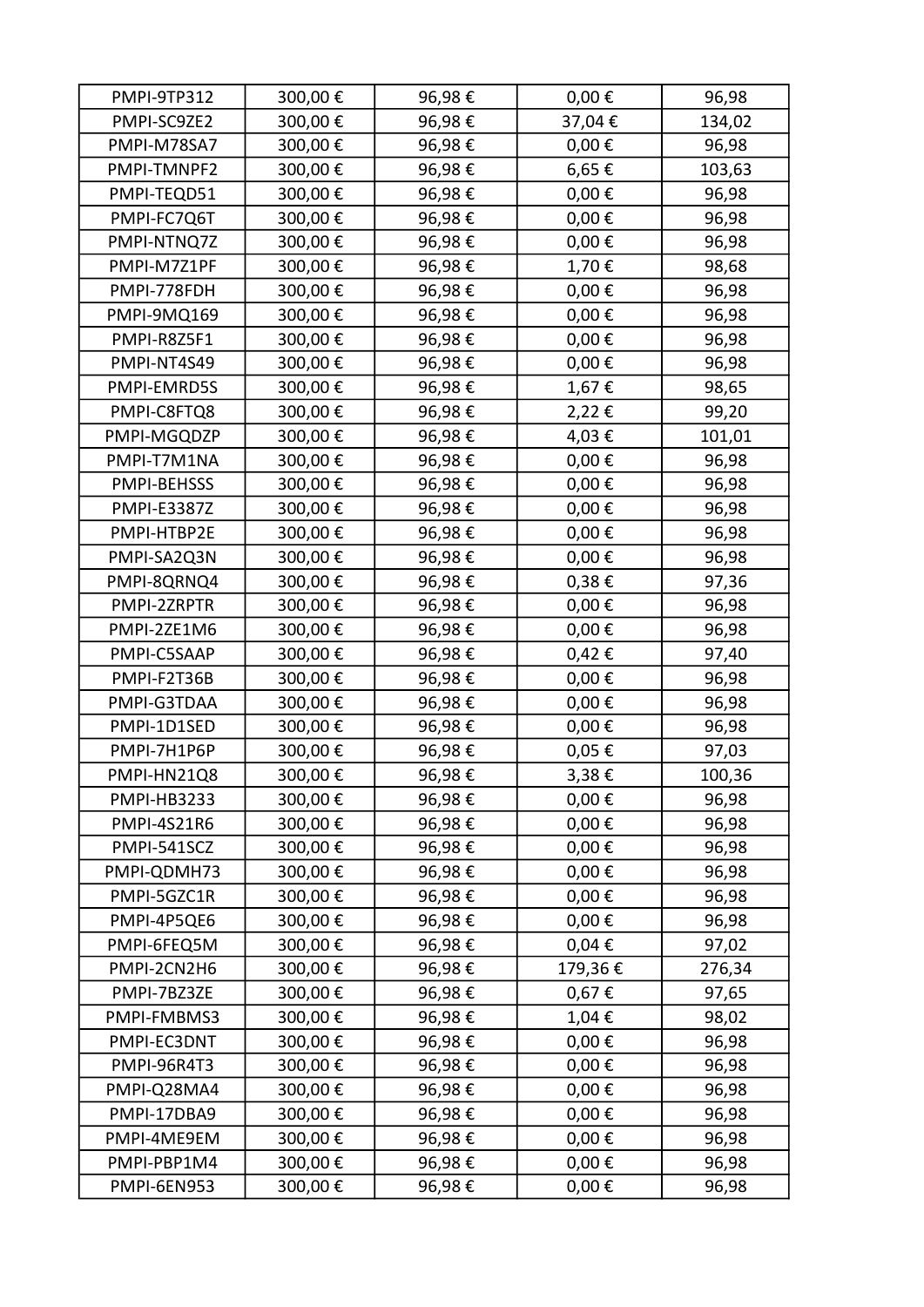| PMPI-FPA9B6        | 300,00€ | 96,98€ | 7,60€      | 104,58 |
|--------------------|---------|--------|------------|--------|
| PMPI-1QMMQ6        | 300,00€ | 96,98€ | $0,00 \in$ | 96,98  |
| <b>PMPI-9Z556N</b> | 300,00€ | 96,98€ | $0,00 \in$ | 96,98  |
| PMPI-55NHDE        | 300,00€ | 96,98€ | 4,65€      | 101,63 |
| PMPI-34873D        | 300,00€ | 96,98€ | 38,57€     | 135,55 |
| PMPI-EPSTM8        | 300,00€ | 96,98€ | $0,00 \in$ | 96,98  |
| PMPI-P4QCQS        | 300,00€ | 96,98€ | $0,00 \in$ | 96,98  |
| PMPI-7PZ5DP        | 300,00€ | 96,98€ | $0,00 \in$ | 96,98  |
| PMPI-4BC5M2        | 300,00€ | 96,98€ | 21,05€     | 118,03 |
| PMPI-TNPG6M        | 300,00€ | 96,98€ | 1,53€      | 98,51  |
| PMPI-69TPZB        | 300,00€ | 96,98€ | 1,36€      | 98,34  |
| PMPI-ZTTNFZ        | 300,00€ | 96,98€ | 0,64€      | 97,62  |
| PMPI-1FAA17        | 300,00€ | 96,98€ | $0,00 \in$ | 96,98  |
| PMPI-5R6BH6        | 300,00€ | 96,98€ | $0,00 \in$ | 96,98  |
| PMPI-GCM1ZG        | 300,00€ | 96,98€ | $0,00 \in$ | 96,98  |
| PMPI-TEP19E        | 300,00€ | 96,98€ | $0,00 \in$ | 96,98  |
| PMPI-M2FRPZ        | 300,00€ | 96,98€ | $0,00 \in$ | 96,98  |
| PMPI-9PQ996        | 300,00€ | 96,98€ | $0,00 \in$ | 96,98  |
| PMPI-RF44PC        | 300,00€ | 96,98€ | 0,07€      | 97,05  |
| PMPI-PSQZN1        | 300,00€ | 96,98€ | 2,84€      | 99,82  |
| PMPI-3QQFDD        | 300,00€ | 96,98€ | $0,00 \in$ | 96,98  |
| PMPI-QDHGA9        | 300,00€ | 96,98€ | $0,00 \in$ | 96,98  |
| PMPI-838B96        | 300,00€ | 96,98€ | $0,00 \in$ | 96,98  |
| PMPI-MEBZDB        | 300,00€ | 96,98€ | 0,30€      | 97,28  |
| PMPI-S6F5RR        | 300,00€ | 96,98€ | $0,00 \in$ | 96,98  |
| PMPI-AQ1TQQ        | 300,00€ | 96,98€ | 0,97€      | 97,95  |
| PMPI-1B7314        | 300,00€ | 96,98€ | $0,00 \in$ | 96,98  |
| PMPI-R2424N        | 300,00€ | 96,98€ | 39,27€     | 136,25 |
| PMPI-T52SA9        | 300,00€ | 96,98€ | 8,56€      | 105,54 |
| PMPI-7PQ5P8        | 300,00€ | 96,98€ | $0,00 \in$ | 96,98  |
| PMPI-B44GE4        | 300,00€ | 96,98€ | 1,24€      | 98,22  |
| PMPI-SD5Z4R        | 300,00€ | 96,98€ | $0,00 \in$ | 96,98  |
| PMPI-R65T9R        | 300,00€ | 96,98€ | 25,77€     | 122,75 |
| PMPI-51TGMB        | 300,00€ | 96,98€ | $0,66 \in$ | 97,64  |
| PMPI-59T7MR        | 300,00€ | 96,98€ | 12,58€     | 109,56 |
| PMPI-H67AC6        | 300,00€ | 96,98€ | $0,04 \in$ | 97,02  |
| PMPI-75RB3D        | 300,00€ | 96,98€ | $0,00 \in$ | 96,98  |
| PMPI-RHT3H3        | 300,00€ | 96,98€ | $0,00 \in$ | 96,98  |
| <b>PMPI-5Z241B</b> | 300,00€ | 96,98€ | $0,00 \in$ | 96,98  |
| PMPI-Q5B7QR        | 300,00€ | 96,98€ | $0,00 \in$ | 96,98  |
| PMPI-BDR5N8        | 300,00€ | 96,98€ | $0,83 \in$ | 97,81  |
| PMPI-RF66MF        | 300,00€ | 96,98€ | $0,00 \in$ | 96,98  |
| PMPI-A9P7D1        | 300,00€ | 96,98€ | $0,00 \in$ | 96,98  |
| PMPI-6HP112        | 300,00€ | 96,98€ | 6,17€      | 103,15 |
| <b>PMPI-7749BR</b> | 300,00€ | 96,98€ | 0,28€      | 97,26  |
| PMPI-AQPP3Q        | 300,00€ | 96,98€ | $0,00 \in$ | 96,98  |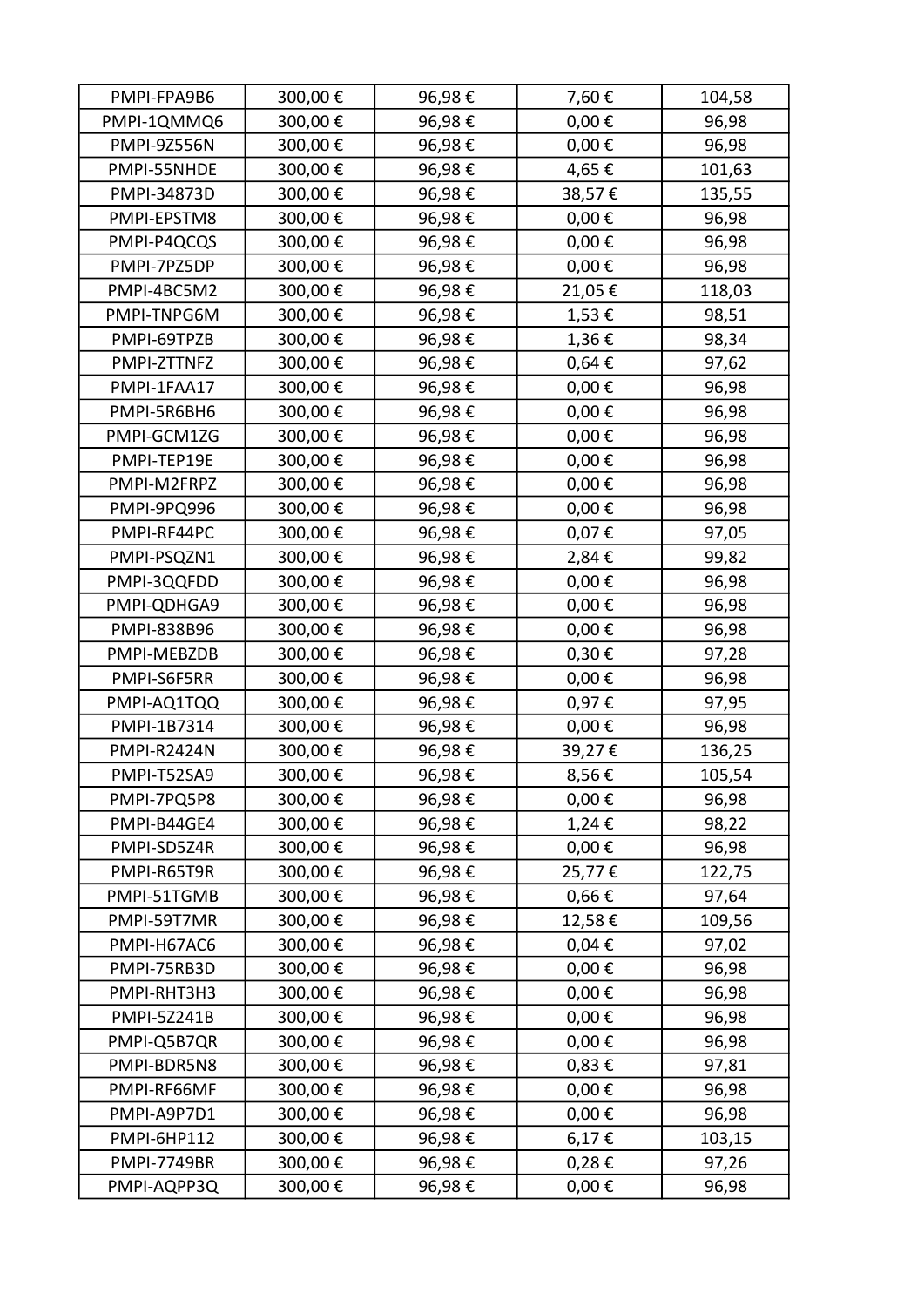| PMPI-6Q2G5H        | 300,00€ | 96,98€  | 0,36€           | 97,34  |
|--------------------|---------|---------|-----------------|--------|
| PMPI-7DAACE        | 300,00€ | 96,98€  | $0,00 \in$      | 96,98  |
| PMPI-PSTGQ1        | 300,00€ | 96,98€  | $0,00 \in$      | 96,98  |
| PMPI-A63PZH        | 300,00€ | 96,98€  | 1,10€           | 98,08  |
| PMPI-2D9GEC        | 300,00€ | 96,98€  | $0,00 \in$      | 96,98  |
| PMPI-AA4M41        | 300,00€ | 96,98€  | $0,00 \in$      | 96,98  |
| PMPI-4P4RHA        | 350,00€ | 113,14€ | $0,00 \in$      | 113,14 |
| PMPI-NTTD9B        | 350,00€ | 113,14€ | $0,24 \in$      | 113,38 |
| PMPI-SB9C25        | 350,00€ | 113,14€ | 5,41€           | 118,55 |
| PMPI-ZH23E2        | 350,00€ | 113,14€ | $0,00 \in$      | 113,14 |
| PMPI-BHRH5G        | 350,00€ | 113,14€ | $0,00 \in$      | 113,14 |
| PMPI-FMCGPT        | 350,00€ | 113,14€ | $0,33 \notin$   | 113,47 |
| PMPI-GP3GAQ        | 350,00€ | 113,14€ | $0,00 \in$      | 113,14 |
| PMPI-QMGS3Z        | 350,00€ | 113,14€ | 0,96€           | 114,10 |
| PMPI-9C2EH1        | 350,00€ | 113,14€ | $0,00 \in$      | 113,14 |
| PMPI-4GZ5HG        | 350,00€ | 113,14€ | $0,00 \in$      | 113,14 |
| PMPI-C8MA16        | 350,00€ | 113,14€ | $0,00 \in$      | 113,14 |
| PMPI-RCQMEP        | 350,00€ | 113,14€ | $0,13 \in$      | 113,27 |
| PMPI-3EM2E7        | 350,00€ | 113,14€ | $0,00 \in$      | 113,14 |
| PMPI-5EB37C        | 350,00€ | 113,14€ | 16,16€          | 129,30 |
| PMPI-7N6MQS        | 350,00€ | 113,14€ | 5,77€           | 118,91 |
| PMPI-19NZNP        | 350,00€ | 113,14€ | 14,25€          | 127,39 |
| PMPI-EP217Z        | 350,00€ | 113,14€ | 1,40€           | 114,54 |
| PMPI-1B5BMD        | 350,00€ | 113,14€ | $0,00 \in$      | 113,14 |
| PMPI-PTFSFE        | 350,00€ | 113,14€ | 1,20€           | 114,34 |
| <b>PMPI-98B3C3</b> | 350,00€ | 113,14€ | 0,79€           | 113,93 |
| PMPI-4H67DM        | 350,00€ | 113,14€ | $0,00 \in$      | 113,14 |
| PMPI-63P55H        | 350,00€ | 113,14€ | 0,35€           | 113,49 |
| PMPI-AT4619        | 350,00€ | 113,14€ | 0,69 $\epsilon$ | 113,83 |
| PMPI-9GGF23        | 350,00€ | 113,14€ | $0,00 \in$      | 113,14 |
| PMPI-2TH5HB        | 350,00€ | 113,14€ | $0,00 \in$      | 113,14 |
| PMPI-HQ2FNS        | 350,00€ | 113,14€ | $0,00 \in$      | 113,14 |
| PMPI-S933PT        | 350,00€ | 113,14€ | $0,00 \in$      | 113,14 |
| <b>PMPI-B212S1</b> | 350,00€ | 113,14€ | $0,00 \in$      | 113,14 |
| PMPI-HBGZ2M        | 350,00€ | 113,14€ | $0,00 \in$      | 113,14 |
| PMPI-9FA8MD        | 350,00€ | 113,14€ | $0,00 \in$      | 113,14 |
| PMPI-5AQSP9        | 350,00€ | 113,14€ | $0,00 \in$      | 113,14 |
| PMPI-E66FE3        | 350,00€ | 113,14€ | $0,00 \in$      | 113,14 |
| <b>PMPI-753P3C</b> | 350,00€ | 113,14€ | $0,00 \in$      | 113,14 |
| PMPI-SQEP7E        | 350,00€ | 113,14€ | 0,12€           | 113,26 |
| <b>PMPI-P3423B</b> | 350,00€ | 113,14€ | $0,08 \in$      | 113,22 |
| PMPI-FZCNB2        | 350,00€ | 113,14€ | $0,00 \in$      | 113,14 |
| PMPI-QBNT7Q        | 350,00€ | 113,14€ | $0,00 \in$      | 113,14 |
| PMPI-D2C97C        | 350,00€ | 113,14€ | 23,26€          | 136,40 |
| PMPI-R13N1D        | 350,00€ | 113,14€ | 0,76€           | 113,90 |
| PMPI-PPZP52        | 350,00€ | 113,14€ | $0,00 \in$      | 113,14 |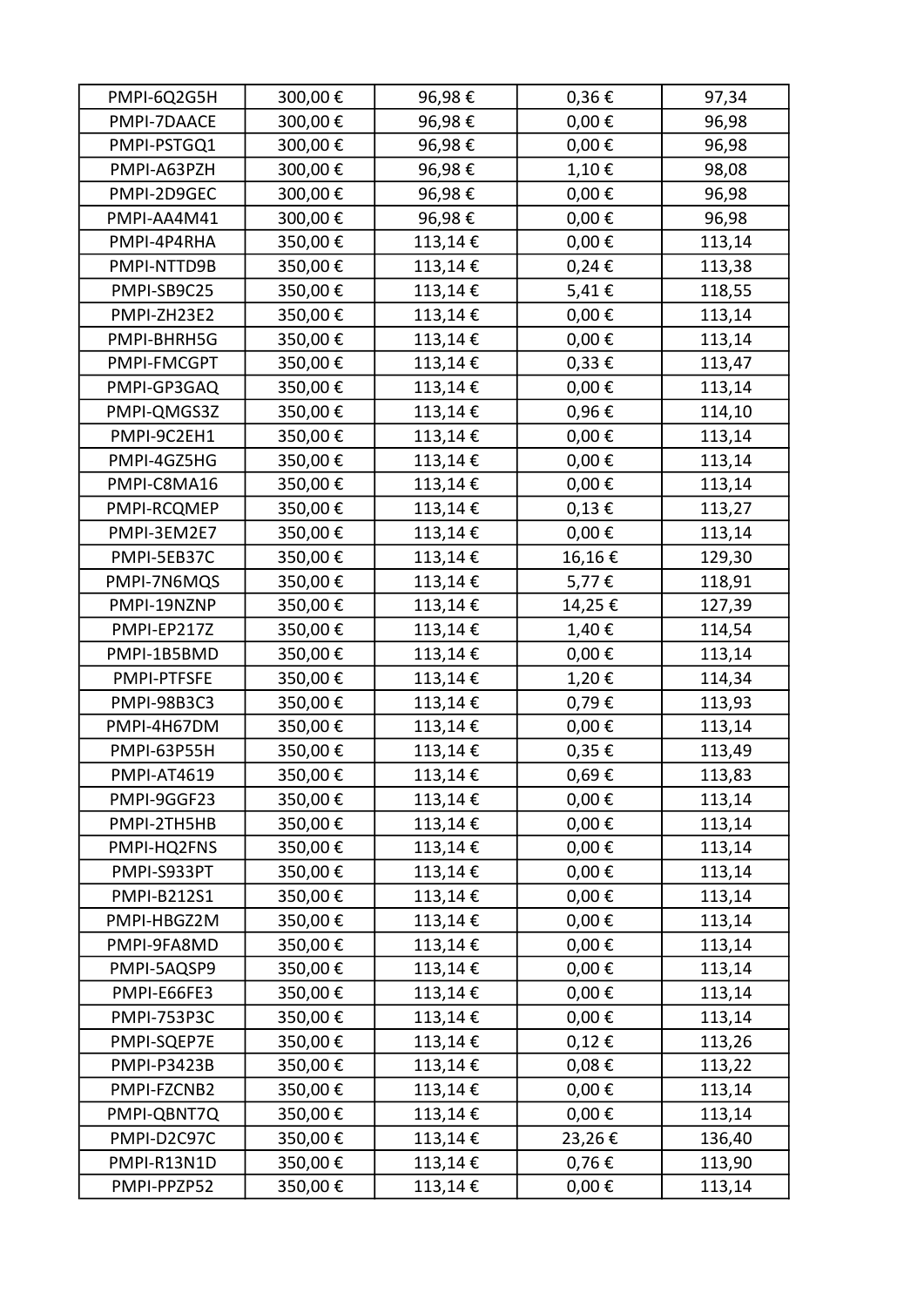| PMPI-4S2TB1        | 350,00€ | 113,14€ | $0,00 \in$      | 113,14 |
|--------------------|---------|---------|-----------------|--------|
| PMPI-3QMD5B        | 350,00€ | 113,14€ | 2,86€           | 116,00 |
| PMPI-ZS78NC        | 350,00€ | 113,14€ | $0,00 \in$      | 113,14 |
| PMPI-BMN3ES        | 350,00€ | 113,14€ | $0,44 \in$      | 113,58 |
| PMPI-M1ZS85        | 350,00€ | 113,14€ | $0,00 \in$      | 113,14 |
| PMPI-A96APN        | 350,00€ | 113,14€ | $0,33 \in$      | 113,47 |
| PMPI-CD22RS        | 350,00€ | 113,14€ | 73,93€          | 187,07 |
| PMPI-TEG83F        | 350,00€ | 113,14€ | $0,00 \in$      | 113,14 |
| PMPI-RP232N        | 350,00€ | 113,14€ | $0,00 \in$      | 113,14 |
| PMPI-ZFS7B1        | 350,00€ | 113,14€ | $0,83 \in$      | 113,97 |
| PMPI-1FSR81        | 350,00€ | 113,14€ | $0,00 \in$      | 113,14 |
| PMPI-HF9H7B        | 350,00€ | 113,14€ | $0,00 \in$      | 113,14 |
| PMPI-11S2DM        | 350,00€ | 113,14€ | $0,00 \in$      | 113,14 |
| PMPI-4FQ6QQ        | 350,00€ | 113,14€ | $0,00 \in$      | 113,14 |
| PMPI-C42F7F        | 350,00€ | 113,14€ | $0,04 \in$      | 113,18 |
| PMPI-FZQ8DM        | 350,00€ | 113,14€ | 13,24€          | 126,38 |
| PMPI-TDSHFZ        | 350,00€ | 113,14€ | $0,00 \in$      | 113,14 |
| PMPI-F6Z59T        | 350,00€ | 113,14€ | 0,00 $\epsilon$ | 113,14 |
| <b>PMPI-T2N822</b> | 350,00€ | 113,14€ | $0,00 \in$      | 113,14 |
| PMPI-ZA1B9G        | 350,00€ | 113,14€ | 0,50€           | 113,64 |
| PMPI-8Q2Q8Z        | 350,00€ | 113,14€ | 0,51€           | 113,65 |
| PMPI-D43PRT        | 350,00€ | 113,14€ | $0,00 \in$      | 113,14 |
| PMPI-Z6F8S9        | 350,00€ | 113,14€ | 0,00 $\epsilon$ | 113,14 |
| PMPI-EF6QRA        | 350,00€ | 113,14€ | $0,00 \in$      | 113,14 |
| PMPI-ZN1M77        | 350,00€ | 113,14€ | $0,00 \in$      | 113,14 |
| PMPI-HNFSMD        | 350,00€ | 113,14€ | $0,00 \in$      | 113,14 |
| PMPI-7D6SZG        | 350,00€ | 113,14€ | $0,00 \in$      | 113,14 |
| PMPI-SD47ZF        | 350,00€ | 113,14€ | $0,00 \in$      | 113,14 |
| PMPI-FPDZM5        | 350,00€ | 113,14€ | 6,97€           | 120,11 |
| PMPI-M9A4MT        | 350,00€ | 113,14€ | $0,00 \in$      | 113,14 |
| PMPI-QMSCZ2        | 350,00€ | 113,14€ | $0,00 \in$      | 113,14 |
| <b>PMPI-2485DH</b> | 350,00€ | 113,14€ | $0,00 \in$      | 113,14 |
| PMPI-FPPT4Q        | 350,00€ | 113,14€ | $0,00 \in$      | 113,14 |
| PMPI-5Q2B4N        | 350,00€ | 113,14€ | $0,00 \in$      | 113,14 |
| PMPI-53191Q        | 350,00€ | 113,14€ | $0,00 \in$      | 113,14 |
| PMPI-Z87865        | 350,00€ | 113,14€ | $0,00 \in$      | 113,14 |
| PMPI-PR7CGD        | 350,00€ | 113,14€ | 2,11€           | 115,25 |
| <b>PMPI-E1583E</b> | 350,00€ | 113,14€ | $0,00 \in$      | 113,14 |
| PMPI-3FAGCD        | 350,00€ | 113,14€ | $0,00 \in$      | 113,14 |
| PMPI-3T44TR        | 350,00€ | 113,14€ | $0,00 \in$      | 113,14 |
| PMPI-1MA73E        | 350,00€ | 113,14€ | $0,00 \in$      | 113,14 |
| PMPI-RA22SZ        | 350,00€ | 113,14€ | $0,00 \in$      | 113,14 |
| PMPI-Q8Q2Z8        | 350,00€ | 113,14€ | $0,00 \in$      | 113,14 |
| PMPI-3AH75A        | 350,00€ | 113,14€ | 0,46€           | 113,60 |
| PMPI-P7R311        | 350,00€ | 113,14€ | 0,29€           | 113,43 |
| PMPI-8SET7S        | 350,00€ | 113,14€ | 1,92€           | 115,06 |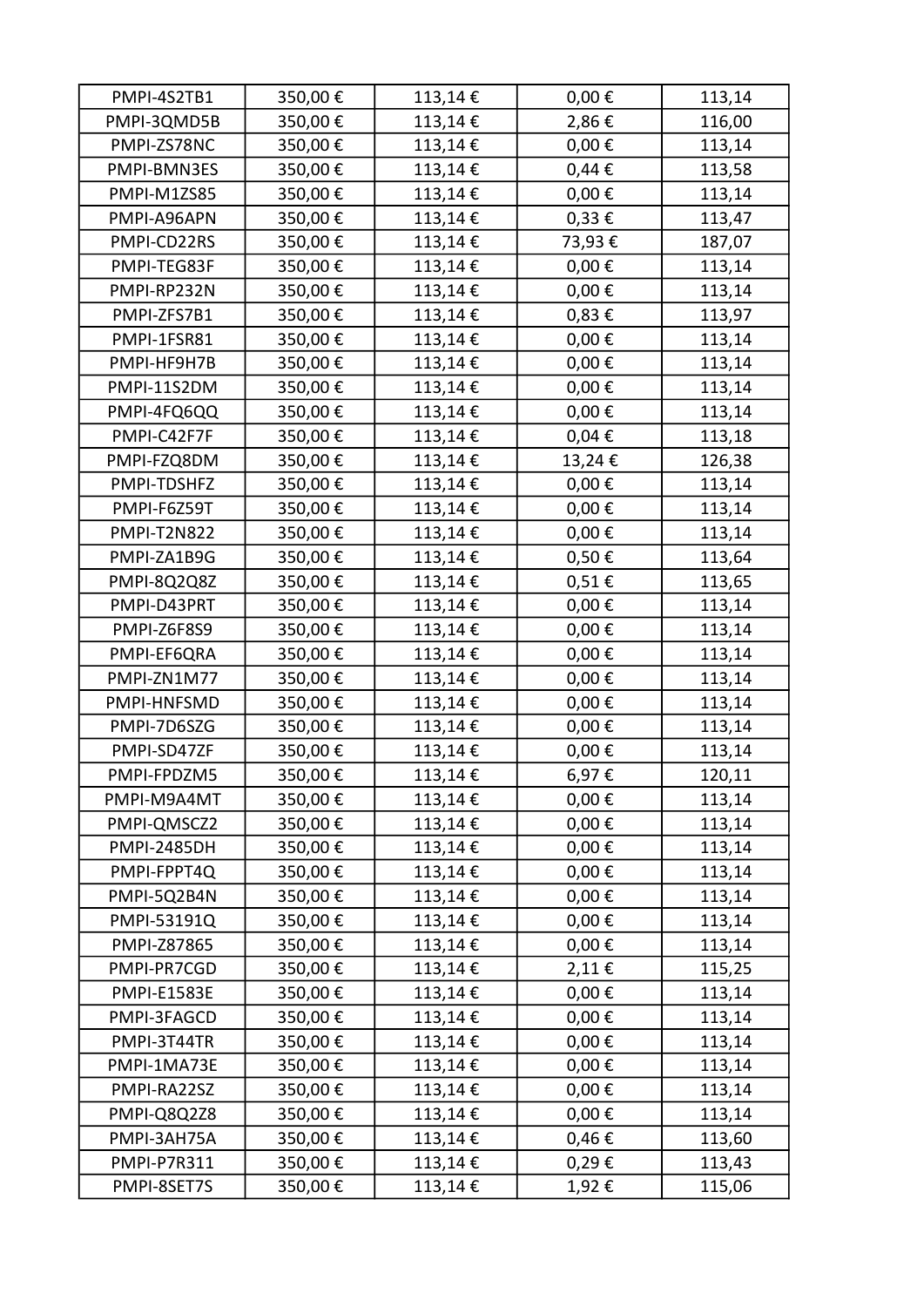| PMPI-EG1GD1        | 350,00€ | 113,14€ | $0,18 \in$ | 113,32 |
|--------------------|---------|---------|------------|--------|
| PMPI-12H1HE        | 350,00€ | 113,14€ | $0,00 \in$ | 113,14 |
| PMPI-SG522B        | 350,00€ | 113,14€ | 55,34€     | 168,48 |
| PMPI-4GB9NQ        | 350,00€ | 113,14€ | $0,00 \in$ | 113,14 |
| PMPI-M2GM61        | 350,00€ | 113,14€ | $0,00 \in$ | 113,14 |
| PMPI-8CS8B1        | 350,00€ | 113,14€ | $0,00 \in$ | 113,14 |
| PMPI-C32D1S        | 350,00€ | 113,14€ | 5,56€      | 118,70 |
| PMPI-1ZEA51        | 350,00€ | 113,14€ | 4,25€      | 117,39 |
| PMPI-83MQRG        | 350,00€ | 113,14€ | $0,00 \in$ | 113,14 |
| PMPI-6ERMGE        | 350,00€ | 113,14€ | $0,00 \in$ | 113,14 |
| PMPI-4A832E        | 350,00€ | 113,14€ | $0,00 \in$ | 113,14 |
| PMPI-BM4CHF        | 350,00€ | 113,14€ | $0,23 \in$ | 113,37 |
| PMPI-NGRMHD        | 350,00€ | 113,14€ | $0,00 \in$ | 113,14 |
| PMPI-4TD98M        | 350,00€ | 113,14€ | 0,88€      | 114,02 |
| PMPI-6EC63S        | 350,00€ | 113,14€ | 1,17€      | 114,31 |
| PMPI-AREHMT        | 350,00€ | 113,14€ | 0,51€      | 113,65 |
| PMPI-E2PG55        | 350,00€ | 113,14€ | $0,00 \in$ | 113,14 |
| PMPI-S9M9HS        | 350,00€ | 113,14€ | $0,00 \in$ | 113,14 |
| PMPI-AG9Q34        | 350,00€ | 113,14€ | $0,00 \in$ | 113,14 |
| PMPI-A7CRB6        | 350,00€ | 113,14€ | $0,00 \in$ | 113,14 |
| PMPI-D453QS        | 350,00€ | 113,14€ | 10,17€     | 123,31 |
| PMPI-62FD7S        | 350,00€ | 113,14€ | $0,00 \in$ | 113,14 |
| PMPI-3N2FEH        | 350,00€ | 113,14€ | $0,12 \in$ | 113,26 |
| PMPI-FA6E3M        | 350,00€ | 113,14€ | $0,00 \in$ | 113,14 |
| PMPI-DHQAQ6        | 350,00€ | 113,14€ | 1,75€      | 114,89 |
| PMPI-NAR941        | 350,00€ | 113,14€ | 1,64€      | 114,78 |
| PMPI-PM4TG9        | 350,00€ | 113,14€ | $0,00 \in$ | 113,14 |
| PMPI-1NC8BN        | 350,00€ | 113,14€ | $0,00 \in$ | 113,14 |
| PMPI-TRSTQA        | 350,00€ | 113,14€ | $0,00 \in$ | 113,14 |
| PMPI-QCSFE3        | 350,00€ | 113,14€ | $0,00 \in$ | 113,14 |
| PMPI-EH8F9D        | 350,00€ | 113,14€ | $0,00 \in$ | 113,14 |
| PMPI-EF1R64        | 350,00€ | 113,14€ | 0,98€      | 114,12 |
| PMPI-Z69E7E        | 350,00€ | 113,14€ | $0,00 \in$ | 113,14 |
| PMPI-NE78DZ        | 350,00€ | 113,14€ | 0,40€      | 113,54 |
| PMPI-52MDHG        | 350,00€ | 113,14€ | $0,00 \in$ | 113,14 |
| <b>PMPI-E7255D</b> | 350,00€ | 113,14€ | $0,00 \in$ | 113,14 |
| PMPI-Q3SC29        | 350,00€ | 113,14€ | $0,00 \in$ | 113,14 |
| PMPI-MDGGZA        | 350,00€ | 113,14€ | 4,05€      | 117,19 |
| PMPI-AM1MFT        | 350,00€ | 113,14€ | $0,00 \in$ | 113,14 |
| PMPI-FF93FZ        | 350,00€ | 113,14€ | 2,04€      | 115,18 |
| PMPI-T8EHEQ        | 350,00€ | 113,14€ | $0,00 \in$ | 113,14 |
| PMPI-5ME6NH        | 350,00€ | 113,14€ | $0,00 \in$ | 113,14 |
| PMPI-Z5TPRE        | 350,00€ | 113,14€ | $0,00 \in$ | 113,14 |
| PMPI-57MDEZ        | 350,00€ | 113,14€ | $0,06 \in$ | 113,20 |
| PMPI-PB5N3G        | 350,00€ | 113,14€ | $0,00 \in$ | 113,14 |
| PMPI-2TH54D        | 350,00€ | 113,14€ | $0,00 \in$ | 113,14 |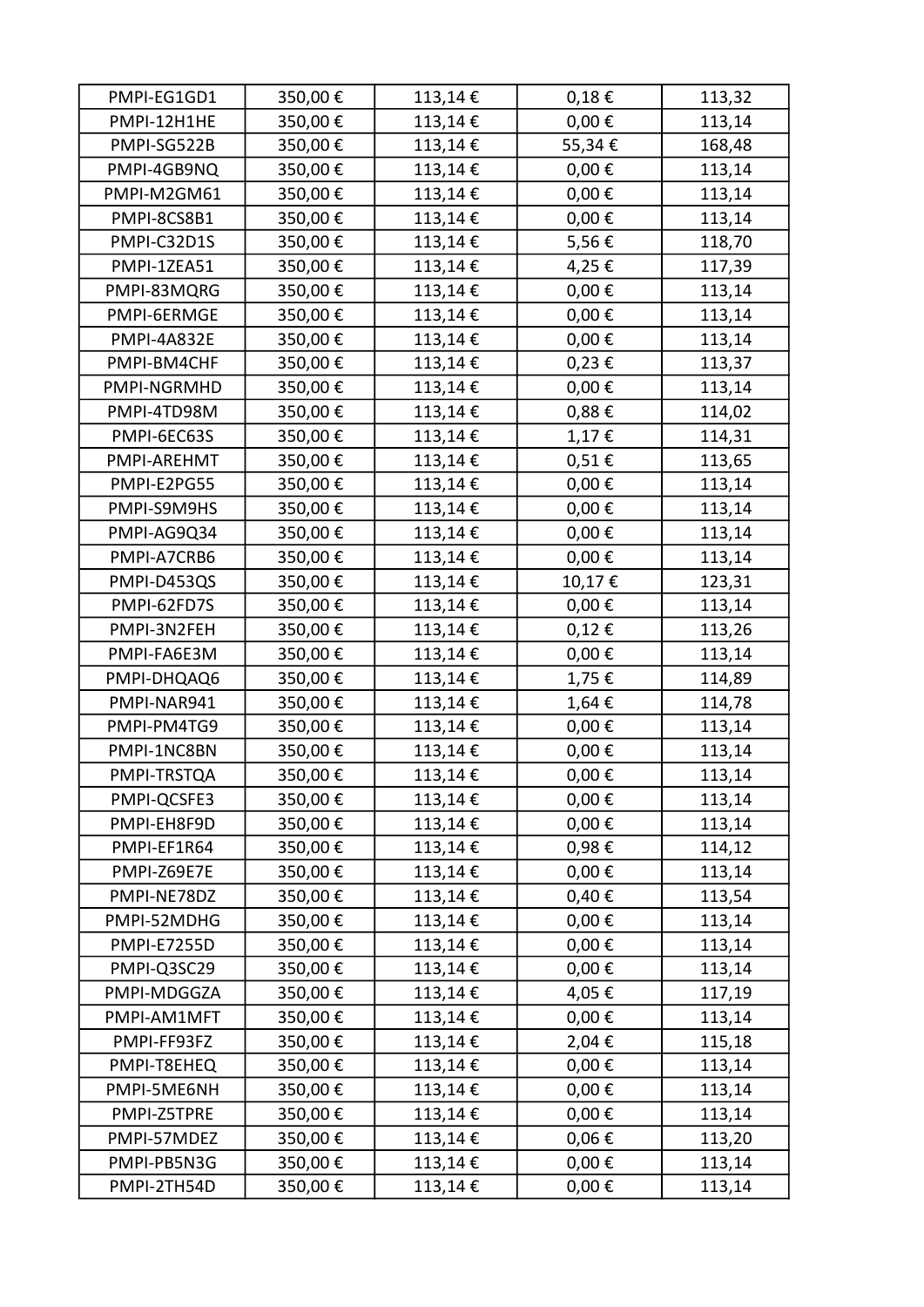| PMPI-NMSAGA | 350,00€ | 113,14€ | $0,00 \in$    | 113,14 |
|-------------|---------|---------|---------------|--------|
| PMPI-F7MMP2 | 350,00€ | 113,14€ | $0,00 \in$    | 113,14 |
| PMPI-ECG83F | 350,00€ | 113,14€ | $0,00 \in$    | 113,14 |
| PMPI-58A1QG | 350,00€ | 113,14€ | 3,28€         | 116,42 |
| PMPI-Q42SZT | 350,00€ | 113,14€ | 0,54€         | 113,68 |
| PMPI-7FQZB4 | 350,00€ | 113,14€ | $0,00 \in$    | 113,14 |
| PMPI-7S52ZF | 350,00€ | 113,14€ | $0,00 \in$    | 113,14 |
| PMPI-49P93P | 350,00€ | 113,14€ | 2,26€         | 115,40 |
| PMPI-7P1941 | 350,00€ | 113,14€ | 2,55€         | 115,69 |
| PMPI-E2Z9NG | 350,00€ | 113,14€ | $0,00 \in$    | 113,14 |
| PMPI-9EQG8Q | 350,00€ | 113,14€ | $0,10 \in$    | 113,24 |
| PMPI-M3SRRE | 350,00€ | 113,14€ | $0,00 \in$    | 113,14 |
| PMPI-PH586A | 350,00€ | 113,14€ | 2,13€         | 115,27 |
| PMPI-Q1RM9N | 350,00€ | 113,14€ | $0,00 \in$    | 113,14 |
| PMPI-2RHZ2E | 350,00€ | 113,14€ | 6,70€         | 119,84 |
| PMPI-9MTP2A | 350,00€ | 113,14€ | 1,08€         | 114,22 |
| PMPI-R5F95E | 350,00€ | 113,14€ | $0,00 \in$    | 113,14 |
| PMPI-764GHS | 350,00€ | 113,14€ | $0,14 \in$    | 113,28 |
| PMPI-ZHR2RF | 350,00€ | 113,14€ | $0,00 \in$    | 113,14 |
| PMPI-578ETS | 350,00€ | 113,14€ | $0,00 \in$    | 113,14 |
| PMPI-3D53Z8 | 350,00€ | 113,14€ | 1,81€         | 114,95 |
| PMPI-ZPMFD3 | 350,00€ | 113,14€ | $0,06 \in$    | 113,20 |
| PMPI-F2GH9P | 350,00€ | 113,14€ | $0,00 \in$    | 113,14 |
| PMPI-ZN3B8D | 350,00€ | 113,14€ | $0,44 \notin$ | 113,58 |
| PMPI-TTZA47 | 350,00€ | 113,14€ | 3,29€         | 116,43 |
| PMPI-AQ4GHE | 350,00€ | 113,14€ | $0,15 \in$    | 113,29 |
| PMPI-PH8AF2 | 350,00€ | 113,14€ | $0,00 \in$    | 113,14 |
| PMPI-R4HNBP | 350,00€ | 113,14€ | $0,38 \in$    | 113,52 |
| PMPI-MCBZZB | 350,00€ | 113,14€ | $0,00 \in$    | 113,14 |
| PMPI-2B9RMG | 350,00€ | 113,14€ | $0,00 \in$    | 113,14 |
| PMPI-G6Z8BS | 350,00€ | 113,14€ | $0,00 \in$    | 113,14 |
| PMPI-QN4ZT5 | 350,00€ | 113,14€ | 25,09€        | 138,23 |
| PMPI-HACE6P | 350,00€ | 113,14€ | $0,00 \in$    | 113,14 |
| PMPI-S5GTER | 350,00€ | 113,14€ | 0,29€         | 113,43 |
| PMPI-EGSQFF | 350,00€ | 113,14€ | $0,03 \in$    | 113,17 |
| PMPI-TDB1Z1 | 350,00€ | 113,14€ | $0,00 \in$    | 113,14 |
| PMPI-DQ24ZA | 350,00€ | 113,14€ | 8,88€         | 122,02 |
| PMPI-RSBSR7 | 350,00€ | 113,14€ | $0,00 \in$    | 113,14 |
| PMPI-8QZ4ED | 350,00€ | 113,14€ | $0,00 \in$    | 113,14 |
| PMPI-EHGTD6 | 350,00€ | 113,14€ | 2,77€         | 115,91 |
| PMPI-ZMS91S | 350,00€ | 113,14€ | $0,00 \in$    | 113,14 |
| PMPI-S69AAS | 350,00€ | 113,14€ | $0,00 \in$    | 113,14 |
| PMPI-AS5TNZ | 350,00€ | 113,14€ | 1,40€         | 114,54 |
| PMPI-348SFD | 350,00€ | 113,14€ | 2,68€         | 115,82 |
| PMPI-NRC5DB | 350,00€ | 113,14€ | 2,63€         | 115,77 |
| PMPI-N8ETGE | 350,00€ | 113,14€ | $0,00 \in$    | 113,14 |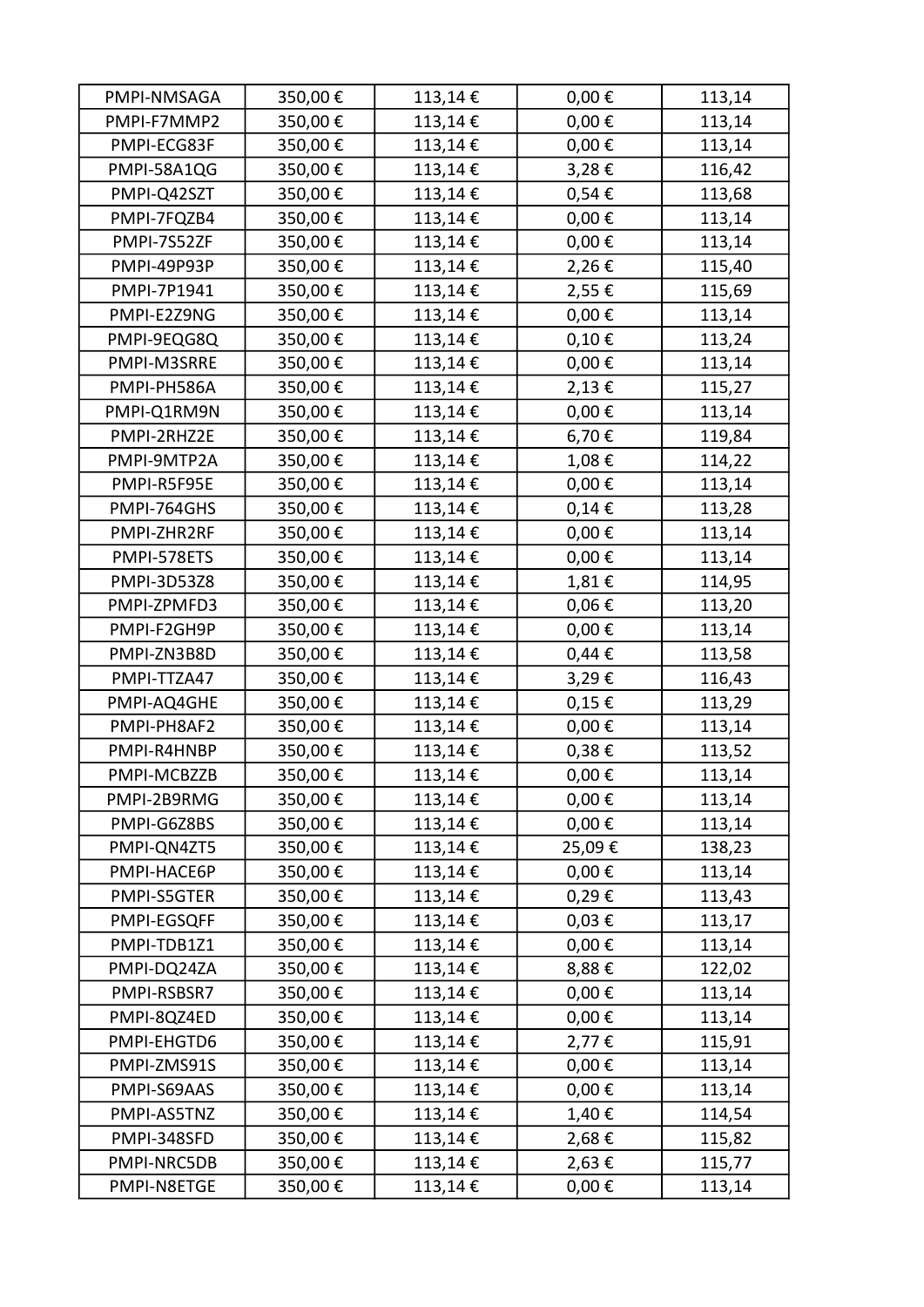| PMPI-SMC4AD        | 350,00€ | 113,14€ | 0,45€       | 113,59 |
|--------------------|---------|---------|-------------|--------|
| PMPI-4EZS65        | 350,00€ | 113,14€ | 5,86€       | 119,00 |
| PMPI-BEMZAG        | 350,00€ | 113,14€ | $0,00 \in$  | 113,14 |
| PMPI-D81ZQE        | 400,00€ | 129,31€ | 5,76€       | 135,07 |
| PMPI-NGSQS6        | 400,00€ | 129,31€ | 7,75€       | 137,06 |
| PMPI-8G4QP6        | 400,00€ | 129,31€ | $0,06 \in$  | 129,37 |
| PMPI-7GSDP4        | 400,00€ | 129,31€ | 1,85€       | 131,16 |
| PMPI-BS1S1E        | 400,00€ | 129,31€ | $0,00 \in$  | 129,31 |
| PMPI-HEDGAH        | 400,00€ | 129,31€ | $0,00 \in$  | 129,31 |
| PMPI-ZPHNEZ        | 400,00€ | 129,31€ | 4,20€       | 133,51 |
| <b>PMPI-PQ5693</b> | 400,00€ | 129,31€ | $0,00 \in$  | 129,31 |
| PMPI-53AGT7        | 400,00€ | 129,31€ | $0,00 \in$  | 129,31 |
| PMPI-7SAHFN        | 400,00€ | 129,31€ | $0,01 \in$  | 129,32 |
| PMPI-5QDQ6R        | 400,00€ | 129,31€ | $0,00 \in$  | 129,31 |
| <b>PMPI-P4149D</b> | 400,00€ | 129,31€ | $0,00 \in$  | 129,31 |
| PMPI-9M3P21        | 400,00€ | 129,31€ | 1,82€       | 131,13 |
| PMPI-8EDT1C        | 400,00€ | 129,31€ | $0,00 \in$  | 129,31 |
| <b>PMPI-3852HS</b> | 400,00€ | 129,31€ | $0,00 \in$  | 129,31 |
| PMPI-8D55P3        | 400,00€ | 129,31€ | $0,00 \in$  | 129,31 |
| PMPI-ZGA6TH        | 400,00€ | 129,31€ | 22,50€      | 151,81 |
| PMPI-TESSFT        | 400,00€ | 129,31€ | 4,30€       | 133,61 |
| PMPI-5QDRN5        | 400,00€ | 129,31€ | $0,00 \in$  | 129,31 |
| PMPI-TQT2ES        | 400,00€ | 129,31€ | $0,00 \in$  | 129,31 |
| PMPI-A6HDZ4        | 400,00€ | 129,31€ | $0,00 \in$  | 129,31 |
| PMPI-5TG3BA        | 400,00€ | 129,31€ | $0,10 \in$  | 129,41 |
| PMPI-DZC2MQ        | 400,00€ | 129,31€ | 28,77€      | 158,08 |
| PMPI-29M9QD        | 400,00€ | 129,31€ | 6,72€       | 136,03 |
| PMPI-NEQP6S        | 400,00€ | 129,31€ | 24,46€      | 153,77 |
| PMPI-45MAGS        | 400,00€ | 129,31€ | $0,\!00\in$ | 129,31 |
| PMPI-N241PF        | 400,00€ | 129,31€ | $0,00 \in$  | 129,31 |
| PMPI-5D4GRA        | 400,00€ | 129,31€ | 2,08€       | 131,39 |
| PMPI-GCGAG3        | 400,00€ | 129,31€ | $0,00 \in$  | 129,31 |
| PMPI-1E9BHS        | 400,00€ | 129,31€ | 19,61€      | 148,92 |
| PMPI-B1FHEB        | 400,00€ | 129,31€ | $0,00 \in$  | 129,31 |
| PMPI-E2T3D1        | 400,00€ | 129,31€ | $0,00 \in$  | 129,31 |
| PMPI-CDG2HE        | 400,00€ | 129,31€ | 13,21€      | 142,52 |
| PMPI-2SEMSN        | 400,00€ | 129,31€ | $0,00 \in$  | 129,31 |
| PMPI-9QRDT6        | 400,00€ | 129,31€ | $0,00 \in$  | 129,31 |
| PMPI-M5GMS1        | 400,00€ | 129,31€ | $0,00 \in$  | 129,31 |
| PMPI-9ZB74Q        | 400,00€ | 129,31€ | $0,00 \in$  | 129,31 |
| PMPI-8FTQ25        | 400,00€ | 129,31€ | $0,00 \in$  | 129,31 |
| PMPI-8P9ATH        | 400,00€ | 129,31€ | 3,38€       | 132,69 |
| PMPI-GHCHP5        | 400,00€ | 129,31€ | $0,00 \in$  | 129,31 |
| PMPI-71NMTB        | 400,00€ | 129,31€ | $0,00 \in$  | 129,31 |
| PMPI-DFS754        | 400,00€ | 129,31€ | $0,00 \in$  | 129,31 |
| PMPI-6DDSBQ        | 400,00€ | 129,31€ | 0,69€       | 130,00 |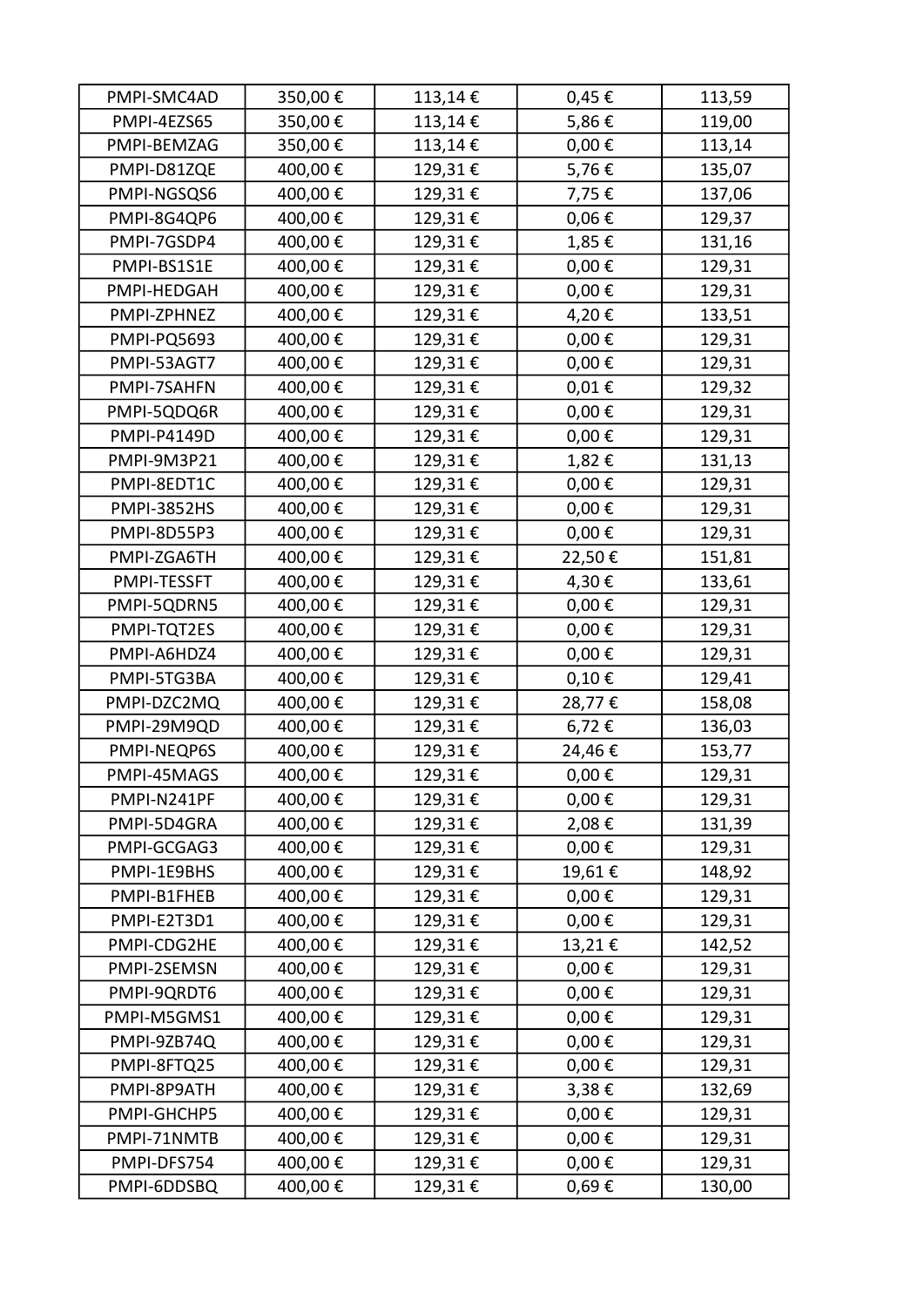| <b>PMPI-5678RS</b> | 400,00€ | 129,31€ | $0,00 \in$  | 129,31 |
|--------------------|---------|---------|-------------|--------|
| PMPI-7AQDCB        | 400,00€ | 129,31€ | 192,65€     | 321,96 |
| PMPI-96PGR1        | 400,00€ | 129,31€ | $0,00 \in$  | 129,31 |
| PMPI-RM5DZD        | 400,00€ | 129,31€ | 0,02€       | 129,33 |
| PMPI-ZRBNFD        | 400,00€ | 129,31€ | $0,00 \in$  | 129,31 |
| PMPI-M7HC4Z        | 400,00€ | 129,31€ | 3,38€       | 132,69 |
| PMPI-3ADZEH        | 400,00€ | 129,31€ | 1,57€       | 130,88 |
| PMPI-NPSAS5        | 400,00€ | 129,31€ | 10,71€      | 140,02 |
| PMPI-64E8GD        | 400,00€ | 129,31€ | $0,00 \in$  | 129,31 |
| PMPI-H6CES7        | 400,00€ | 129,31€ | 2,63€       | 131,94 |
| PMPI-BA72EC        | 400,00€ | 129,31€ | $0,00 \in$  | 129,31 |
| PMPI-H6E6N6        | 400,00€ | 129,31€ | 7,98€       | 137,29 |
| PMPI-MFMG2Z        | 400,00€ | 129,31€ | $0,24 \in$  | 129,55 |
| PMPI-9RD6H5        | 400,00€ | 129,31€ | $0,00 \in$  | 129,31 |
| PMPI-6D75T7        | 400,00€ | 129,31€ | $0,00 \in$  | 129,31 |
| PMPI-8SPF1R        | 400,00€ | 129,31€ | 3,24€       | 132,55 |
| PMPI-8ZH7HZ        | 400,00€ | 129,31€ | 5,87€       | 135,18 |
| PMPI-N1C8B5        | 400,00€ | 129,31€ | $0,00 \in$  | 129,31 |
| PMPI-CDZ2Q5        | 400,00€ | 129,31€ | 0,07€       | 129,38 |
| PMPI-PPB9SD        | 400,00€ | 129,31€ | $0,01 \in$  | 129,32 |
| PMPI-5HHSPM        | 400,00€ | 129,31€ | $0,00 \in$  | 129,31 |
| PMPI-1H65DR        | 400,00€ | 129,31€ | 14,09€      | 143,40 |
| PMPI-ZR2EMN        | 400,00€ | 129,31€ | 5,46€       | 134,77 |
| PMPI-1CFG3N        | 400,00€ | 129,31€ | 194,74€     | 324,05 |
| PMPI-6S6NQ1        | 400,00€ | 129,31€ | $0,00 \in$  | 129,31 |
| PMPI-HZQ2GF        | 400,00€ | 129,31€ | $0,34 \in$  | 129,65 |
| <b>PMPI-568ZR6</b> | 400,00€ | 129,31€ | 9,79€       | 139,10 |
| PMPI-GC1BZ2        | 400,00€ | 129,31€ | $0,00 \in$  | 129,31 |
| PMPI-ETG2H8        | 400,00€ | 129,31€ | $0,\!00\in$ | 129,31 |
| PMPI-3MQ5AN        | 400,00€ | 129,31€ | $0,00 \in$  | 129,31 |
| PMPI-5R1MH7        | 400,00€ | 129,31€ | $0,00 \in$  | 129,31 |
| PMPI-SPCDR6        | 400,00€ | 129,31€ | $0,33 \in$  | 129,64 |
| PMPI-1SRZNM        | 400,00€ | 129,31€ | $0,00 \in$  | 129,31 |
| PMPI-DCHRHH        | 400,00€ | 129,31€ | 0,96€       | 130,27 |
| PMPI-SM3P2E        | 400,00€ | 129,31€ | 3,71€       | 133,02 |
| PMPI-C7HN8N        | 400,00€ | 129,31€ | $0,00 \in$  | 129,31 |
| PMPI-86BZM1        | 400,00€ | 129,31€ | $0,00 \in$  | 129,31 |
| PMPI-7N5TBR        | 400,00€ | 129,31€ | $0,02 \in$  | 129,33 |
| <b>PMPI-1S827M</b> | 400,00€ | 129,31€ | $0,00 \in$  | 129,31 |
| PMPI-D5357M        | 400,00€ | 129,31€ | $0,00 \in$  | 129,31 |
| PMPI-G9HCEF        | 400,00€ | 129,31€ | $0,00 \in$  | 129,31 |
| PMPI-M6ASBS        | 400,00€ | 129,31€ | $0,00 \in$  | 129,31 |
| <b>PMPI-E1D652</b> | 400,00€ | 129,31€ | 41,55€      | 170,86 |
| PMPI-BTTMZ9        | 400,00€ | 129,31€ | $0,00 \in$  | 129,31 |
| PMPI-Z7SP4G        | 400,00€ | 129,31€ | $0,00 \in$  | 129,31 |
| PMPI-ZNZ6BF        | 400,00€ | 129,31€ | $0,00 \in$  | 129,31 |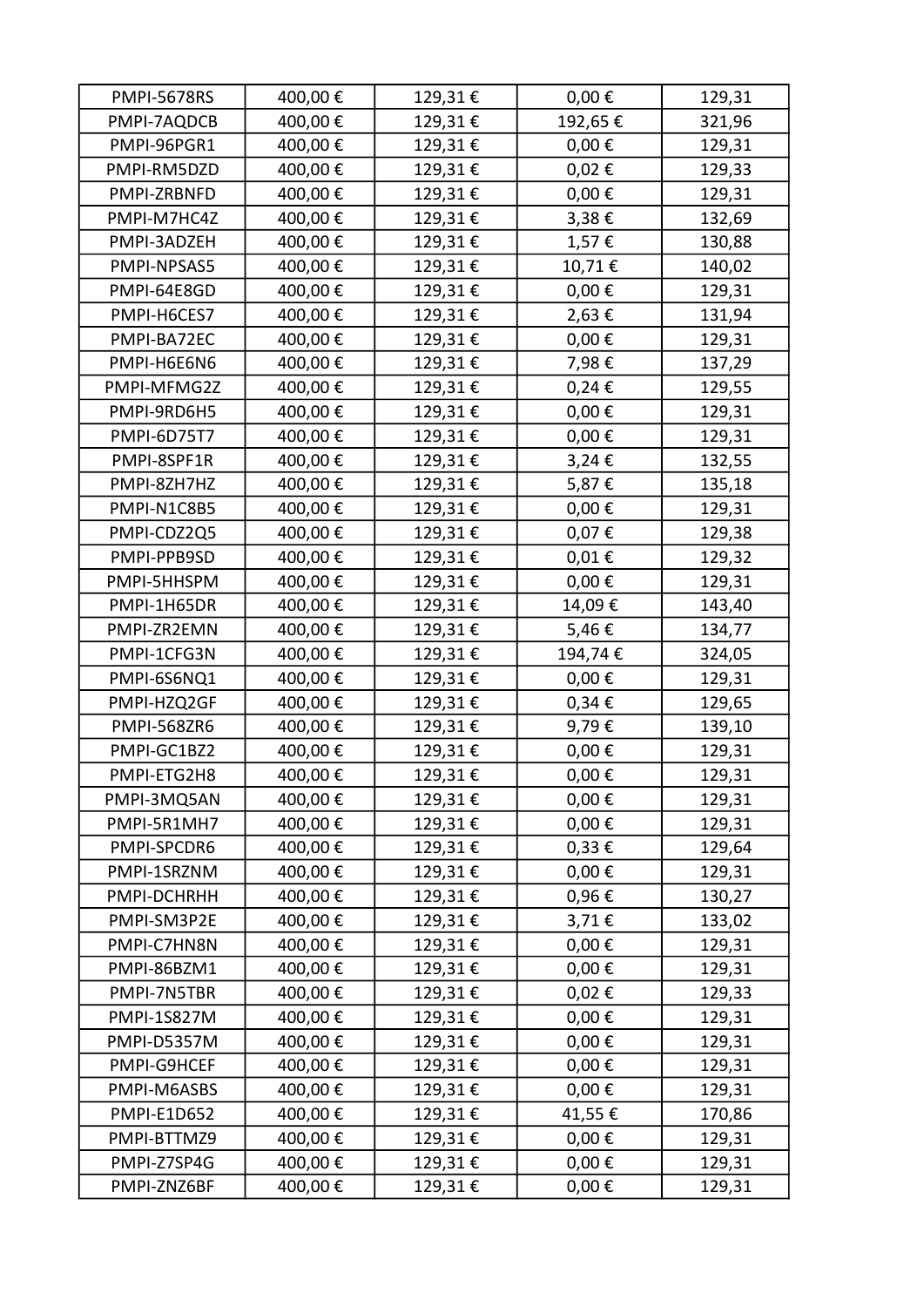| PMPI-T3FT3B        | 400,00€ | 129,31€ | $0,00 \in$  | 129,31 |
|--------------------|---------|---------|-------------|--------|
| PMPI-M4RTNP        | 400,00€ | 129,31€ | 2,20€       | 131,51 |
| PMPI-E5GP5Q        | 400,00€ | 129,31€ | $0,00 \in$  | 129,31 |
| PMPI-NT3DMG        | 400,00€ | 129,31€ | 0,22€       | 129,53 |
| PMPI-APD2AS        | 400,00€ | 129,31€ | 120,23€     | 249,54 |
| PMPI-3TME63        | 400,00€ | 129,31€ | $0,00 \in$  | 129,31 |
| PMPI-R6FZ1T        | 400,00€ | 129,31€ | 3,43€       | 132,74 |
| PMPI-FADZ5B        | 400,00€ | 129,31€ | $0,00 \in$  | 129,31 |
| PMPI-89QZNT        | 400,00€ | 129,31€ | $0,63 \in$  | 129,94 |
| PMPI-6B2369        | 400,00€ | 129,31€ | $0,00 \in$  | 129,31 |
| PMPI-34GCMA        | 400,00€ | 129,31€ | $0,00 \in$  | 129,31 |
| PMPI-N2AH32        | 400,00€ | 129,31€ | 0,11€       | 129,42 |
| PMPI-F1GR63        | 400,00€ | 129,31€ | 4,02€       | 133,33 |
| PMPI-EAS18D        | 400,00€ | 129,31€ | $0,01 \in$  | 129,32 |
| PMPI-F9SRSZ        | 400,00€ | 129,31€ | $0,00 \in$  | 129,31 |
| PMPI-DFD5BP        | 400,00€ | 129,31€ | $0,00 \in$  | 129,31 |
| <b>PMPI-592Z3G</b> | 400,00€ | 129,31€ | $0,00 \in$  | 129,31 |
| PMPI-P8EHHB        | 400,00€ | 129,31€ | $0,00 \in$  | 129,31 |
| PMPI-QZC9CQ        | 400,00€ | 129,31€ | $0,00 \in$  | 129,31 |
| PMPI-DGAR48        | 400,00€ | 129,31€ | $0,00 \in$  | 129,31 |
| PMPI-R15ZNF        | 400,00€ | 129,31€ | $0,00 \in$  | 129,31 |
| PMPI-67358Z        | 400,00€ | 129,31€ | $0,00 \in$  | 129,31 |
| PMPI-MAAQMB        | 400,00€ | 129,31€ | $0,00 \in$  | 129,31 |
| PMPI-Z2QNZ7        | 400,00€ | 129,31€ | $0,00 \in$  | 129,31 |
| PMPI-24NEAB        | 400,00€ | 129,31€ | $0,00 \in$  | 129,31 |
| PMPI-R21ZA1        | 400,00€ | 129,31€ | $0,03 \in$  | 129,34 |
| PMPI-GMQM4B        | 400,00€ | 129,31€ | 2,75€       | 132,06 |
| PMPI-S3EE6G        | 400,00€ | 129,31€ | $0,00 \in$  | 129,31 |
| PMPI-5D4TPB        | 400,00€ | 129,31€ | $0,\!00\in$ | 129,31 |
| PMPI-18DSHG        | 400,00€ | 129,31€ | 6,10€       | 135,41 |
| PMPI-5NSA1T        | 400,00€ | 129,31€ | $0,48 \in$  | 129,79 |
| PMPI-7AC8H3        | 400,00€ | 129,31€ | 13,32€      | 142,63 |
| PMPI-EA3E1T        | 400,00€ | 129,31€ | 0,05€       | 129,36 |
| PMPI-7P1MCE        | 400,00€ | 129,31€ | $0,00 \in$  | 129,31 |
| PMPI-B7EFQ9        | 400,00€ | 129,31€ | $0,00 \in$  | 129,31 |
| PMPI-35EETC        | 400,00€ | 129,31€ | $0,43 \in$  | 129,74 |
| PMPI-EZQCZC        | 400,00€ | 129,31€ | $0,00 \in$  | 129,31 |
| PMPI-FDAC62        | 400,00€ | 129,31€ | $0,00 \in$  | 129,31 |
| PMPI-C77QE1        | 400,00€ | 129,31€ | 3,28€       | 132,59 |
| PMPI-NA1QP9        | 400,00€ | 129,31€ | $0,00 \in$  | 129,31 |
| PMPI-QZHC1E        | 400,00€ | 129,31€ | $0,00 \in$  | 129,31 |
| PMPI-8FF1SG        | 400,00€ | 129,31€ | 1,86€       | 131,17 |
|                    | 400,00€ |         |             |        |
| PMPI-8E184H        |         | 129,31€ | $0,00 \in$  | 129,31 |
| PMPI-2EH42C        | 400,00€ | 129,31€ | $0,00 \in$  | 129,31 |
| PMPI-CF6A73        | 400,00€ | 129,31€ | $0,00 \in$  | 129,31 |
| PMPI-C33Z8N        | 400,00€ | 129,31€ | 11,62€      | 140,93 |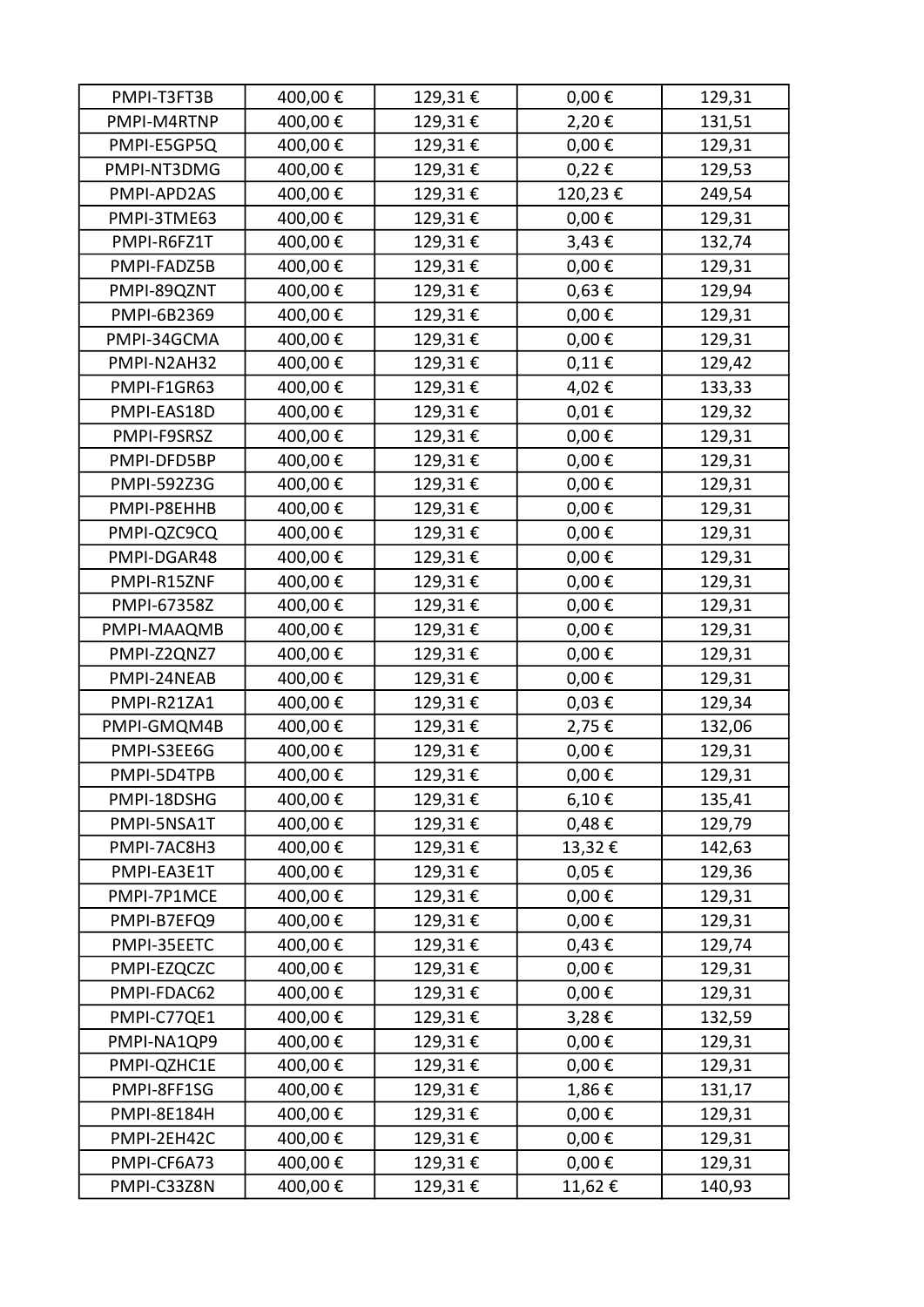| 400,00€<br>$0,00 \in$<br>PMPI-EC86G3<br>129,31€<br>129,31<br>400,00€<br>129,31€<br>$0,00 \in$<br>PMPI-6HATAR<br>129,31<br>400,00€<br>129,31€<br>2,03€<br>PMPI-SZH73E<br>131,34<br>400,00€<br>129,31€<br>$0,00 \in$<br>PMPI-65A5GN<br>129,31<br>400,00€<br>129,31€<br>$0,00 \in$<br>PMPI-TD6635<br>129,31<br>400,00€<br>129,31€<br>$0,31 \in$<br>PMPI-AG8BAR<br>129,62<br>400,00€<br>129,31€<br>$0,00 \in$<br>129,31<br>PMPI-M82ZBE<br>400,00€<br>129,31€<br>$0,00 \in$<br>PMPI-E6PB4P<br>129,31<br>400,00€<br>129,31€<br>19,53€<br>148,84<br>PMPI-6PSAQS<br>400,00€<br>129,31€<br>0,32€<br>PMPI-E1T1CD<br>129,63<br>400,00€<br>$0,00 \in$<br>PMPI-26TS2F<br>129,31€<br>129,31<br>400,00€<br>129,31€<br>0,45€<br>PMPI-916BNE<br>129,76<br>400,00€<br>129,31€<br>$0,00 \in$<br>PMPI-HBGEGT<br>129,31<br>400,00€<br>129,31€<br>0,46€<br>PMPI-GPA552<br>129,77<br>400,00€<br>129,31€<br>0,04€<br>PMPI-CCG1QN<br>129,35<br>400,00€<br>$0,00 \in$<br>PMPI-BPZCNC<br>129,31€<br>129,31<br>$0,00 \in$<br>400,00€<br>129,31€<br>129,31<br>PMPI-GBNP4R<br>400,00€<br>129,31€<br>$0,00 \in$<br>PMPI-9P51R1<br>129,31<br>400,00€<br>129,31€<br>$0,00 \in$<br>129,31<br>PMPI-PR1S4N<br>400,00€<br>129,31€<br>15,27€<br>PMPI-GSSZQP<br>144,58<br>400,00€<br>PMPI-MA226E<br>129,31€<br>$0,00 \in$<br>129,31<br>450,00€<br>145,47€<br>$0,06 \in$<br>PMPI-G87CDM<br>145,53<br>450,00€<br>4,62€<br>150,09<br>PMPI-3Q34NR<br>145,47€<br>450,00€<br>PMPI-1R9MQN<br>145,47€<br>$0,00 \in$<br>145,47<br>450,00€<br>38,21€<br>145,47€<br>183,68<br>PMPI-28T654<br>450,00€<br>145,47€<br>$0,00 \in$<br>PMPI-H3DZS9<br>145,47<br>$0,00 \in$<br>450,00€<br>145,47€<br>145,47<br>PMPI-F1P9QB<br>450,00€<br>145,47€<br>$0,\!97\in$<br>PMPI-386N6E<br>146,44<br>450,00€<br>145,47€<br>$0,00 \in$<br>145,47<br>PMPI-5RBM1T<br>450,00€<br>145,47€<br>$0,00 \in$<br>PMPI-P9D8Z1<br>145,47<br><b>PMPI-584A6G</b><br>450,00€<br>145,47€<br>$0,18 \in$<br>145,65<br>0,29€<br>450,00€<br>PMPI-AR79G8<br>145,47€<br>145,76<br>450,00€<br>$0,00 \in$<br>PMPI-BFH4BQ<br>145,47€<br>145,47<br>450,00€<br>$0,00 \in$<br>PMPI-CEAQ3Z<br>145,47€<br>145,47<br>450,00€<br>$0,00 \in$<br>PMPI-5SN1AS<br>145,47€<br>145,47<br>450,00€<br>$0,00 \in$<br>PMPI-8A7G5T<br>145,47€<br>145,47<br>450,00€<br>$0,00 \in$<br>PMPI-ZG2CND<br>145,47€<br>145,47<br>450,00€<br>$0,00 \in$<br>PMPI-8RH83B<br>145,47€<br>145,47<br>450,00€<br>$0,00 \in$<br>145,47€<br>PMPI-HR5S58<br>145,47<br>450,00€<br>$0,00 \in$<br>145,47€<br>PMPI-3N9485<br>145,47<br>450,00€<br>$0,00 \in$<br>PMPI-C9SBTN<br>145,47€<br>145,47<br>450,00€<br>$0,00 \in$<br>PMPI-C9DF2Q<br>145,47€<br>145,47<br>450,00€<br>PMPI-83SMAH<br>145,47€<br>$0,00 \in$<br>145,47<br>450,00€<br>145,47€<br>0,57€<br>PMPI-DASMT9<br>146,04 | PMPI-NEF13A | 400,00€ | 129,31€ | $0,00 \in$ | 129,31 |
|----------------------------------------------------------------------------------------------------------------------------------------------------------------------------------------------------------------------------------------------------------------------------------------------------------------------------------------------------------------------------------------------------------------------------------------------------------------------------------------------------------------------------------------------------------------------------------------------------------------------------------------------------------------------------------------------------------------------------------------------------------------------------------------------------------------------------------------------------------------------------------------------------------------------------------------------------------------------------------------------------------------------------------------------------------------------------------------------------------------------------------------------------------------------------------------------------------------------------------------------------------------------------------------------------------------------------------------------------------------------------------------------------------------------------------------------------------------------------------------------------------------------------------------------------------------------------------------------------------------------------------------------------------------------------------------------------------------------------------------------------------------------------------------------------------------------------------------------------------------------------------------------------------------------------------------------------------------------------------------------------------------------------------------------------------------------------------------------------------------------------------------------------------------------------------------------------------------------------------------------------------------------------------------------------------------------------------------------------------------------------------------------------------------------------------------------------------------------------------------------------------------------------------------------------------------------------------------------------------------------------------------------------------------------------------------------------------------------------------------------|-------------|---------|---------|------------|--------|
|                                                                                                                                                                                                                                                                                                                                                                                                                                                                                                                                                                                                                                                                                                                                                                                                                                                                                                                                                                                                                                                                                                                                                                                                                                                                                                                                                                                                                                                                                                                                                                                                                                                                                                                                                                                                                                                                                                                                                                                                                                                                                                                                                                                                                                                                                                                                                                                                                                                                                                                                                                                                                                                                                                                                              |             |         |         |            |        |
|                                                                                                                                                                                                                                                                                                                                                                                                                                                                                                                                                                                                                                                                                                                                                                                                                                                                                                                                                                                                                                                                                                                                                                                                                                                                                                                                                                                                                                                                                                                                                                                                                                                                                                                                                                                                                                                                                                                                                                                                                                                                                                                                                                                                                                                                                                                                                                                                                                                                                                                                                                                                                                                                                                                                              |             |         |         |            |        |
|                                                                                                                                                                                                                                                                                                                                                                                                                                                                                                                                                                                                                                                                                                                                                                                                                                                                                                                                                                                                                                                                                                                                                                                                                                                                                                                                                                                                                                                                                                                                                                                                                                                                                                                                                                                                                                                                                                                                                                                                                                                                                                                                                                                                                                                                                                                                                                                                                                                                                                                                                                                                                                                                                                                                              |             |         |         |            |        |
|                                                                                                                                                                                                                                                                                                                                                                                                                                                                                                                                                                                                                                                                                                                                                                                                                                                                                                                                                                                                                                                                                                                                                                                                                                                                                                                                                                                                                                                                                                                                                                                                                                                                                                                                                                                                                                                                                                                                                                                                                                                                                                                                                                                                                                                                                                                                                                                                                                                                                                                                                                                                                                                                                                                                              |             |         |         |            |        |
|                                                                                                                                                                                                                                                                                                                                                                                                                                                                                                                                                                                                                                                                                                                                                                                                                                                                                                                                                                                                                                                                                                                                                                                                                                                                                                                                                                                                                                                                                                                                                                                                                                                                                                                                                                                                                                                                                                                                                                                                                                                                                                                                                                                                                                                                                                                                                                                                                                                                                                                                                                                                                                                                                                                                              |             |         |         |            |        |
|                                                                                                                                                                                                                                                                                                                                                                                                                                                                                                                                                                                                                                                                                                                                                                                                                                                                                                                                                                                                                                                                                                                                                                                                                                                                                                                                                                                                                                                                                                                                                                                                                                                                                                                                                                                                                                                                                                                                                                                                                                                                                                                                                                                                                                                                                                                                                                                                                                                                                                                                                                                                                                                                                                                                              |             |         |         |            |        |
|                                                                                                                                                                                                                                                                                                                                                                                                                                                                                                                                                                                                                                                                                                                                                                                                                                                                                                                                                                                                                                                                                                                                                                                                                                                                                                                                                                                                                                                                                                                                                                                                                                                                                                                                                                                                                                                                                                                                                                                                                                                                                                                                                                                                                                                                                                                                                                                                                                                                                                                                                                                                                                                                                                                                              |             |         |         |            |        |
|                                                                                                                                                                                                                                                                                                                                                                                                                                                                                                                                                                                                                                                                                                                                                                                                                                                                                                                                                                                                                                                                                                                                                                                                                                                                                                                                                                                                                                                                                                                                                                                                                                                                                                                                                                                                                                                                                                                                                                                                                                                                                                                                                                                                                                                                                                                                                                                                                                                                                                                                                                                                                                                                                                                                              |             |         |         |            |        |
|                                                                                                                                                                                                                                                                                                                                                                                                                                                                                                                                                                                                                                                                                                                                                                                                                                                                                                                                                                                                                                                                                                                                                                                                                                                                                                                                                                                                                                                                                                                                                                                                                                                                                                                                                                                                                                                                                                                                                                                                                                                                                                                                                                                                                                                                                                                                                                                                                                                                                                                                                                                                                                                                                                                                              |             |         |         |            |        |
|                                                                                                                                                                                                                                                                                                                                                                                                                                                                                                                                                                                                                                                                                                                                                                                                                                                                                                                                                                                                                                                                                                                                                                                                                                                                                                                                                                                                                                                                                                                                                                                                                                                                                                                                                                                                                                                                                                                                                                                                                                                                                                                                                                                                                                                                                                                                                                                                                                                                                                                                                                                                                                                                                                                                              |             |         |         |            |        |
|                                                                                                                                                                                                                                                                                                                                                                                                                                                                                                                                                                                                                                                                                                                                                                                                                                                                                                                                                                                                                                                                                                                                                                                                                                                                                                                                                                                                                                                                                                                                                                                                                                                                                                                                                                                                                                                                                                                                                                                                                                                                                                                                                                                                                                                                                                                                                                                                                                                                                                                                                                                                                                                                                                                                              |             |         |         |            |        |
|                                                                                                                                                                                                                                                                                                                                                                                                                                                                                                                                                                                                                                                                                                                                                                                                                                                                                                                                                                                                                                                                                                                                                                                                                                                                                                                                                                                                                                                                                                                                                                                                                                                                                                                                                                                                                                                                                                                                                                                                                                                                                                                                                                                                                                                                                                                                                                                                                                                                                                                                                                                                                                                                                                                                              |             |         |         |            |        |
|                                                                                                                                                                                                                                                                                                                                                                                                                                                                                                                                                                                                                                                                                                                                                                                                                                                                                                                                                                                                                                                                                                                                                                                                                                                                                                                                                                                                                                                                                                                                                                                                                                                                                                                                                                                                                                                                                                                                                                                                                                                                                                                                                                                                                                                                                                                                                                                                                                                                                                                                                                                                                                                                                                                                              |             |         |         |            |        |
|                                                                                                                                                                                                                                                                                                                                                                                                                                                                                                                                                                                                                                                                                                                                                                                                                                                                                                                                                                                                                                                                                                                                                                                                                                                                                                                                                                                                                                                                                                                                                                                                                                                                                                                                                                                                                                                                                                                                                                                                                                                                                                                                                                                                                                                                                                                                                                                                                                                                                                                                                                                                                                                                                                                                              |             |         |         |            |        |
|                                                                                                                                                                                                                                                                                                                                                                                                                                                                                                                                                                                                                                                                                                                                                                                                                                                                                                                                                                                                                                                                                                                                                                                                                                                                                                                                                                                                                                                                                                                                                                                                                                                                                                                                                                                                                                                                                                                                                                                                                                                                                                                                                                                                                                                                                                                                                                                                                                                                                                                                                                                                                                                                                                                                              |             |         |         |            |        |
|                                                                                                                                                                                                                                                                                                                                                                                                                                                                                                                                                                                                                                                                                                                                                                                                                                                                                                                                                                                                                                                                                                                                                                                                                                                                                                                                                                                                                                                                                                                                                                                                                                                                                                                                                                                                                                                                                                                                                                                                                                                                                                                                                                                                                                                                                                                                                                                                                                                                                                                                                                                                                                                                                                                                              |             |         |         |            |        |
|                                                                                                                                                                                                                                                                                                                                                                                                                                                                                                                                                                                                                                                                                                                                                                                                                                                                                                                                                                                                                                                                                                                                                                                                                                                                                                                                                                                                                                                                                                                                                                                                                                                                                                                                                                                                                                                                                                                                                                                                                                                                                                                                                                                                                                                                                                                                                                                                                                                                                                                                                                                                                                                                                                                                              |             |         |         |            |        |
|                                                                                                                                                                                                                                                                                                                                                                                                                                                                                                                                                                                                                                                                                                                                                                                                                                                                                                                                                                                                                                                                                                                                                                                                                                                                                                                                                                                                                                                                                                                                                                                                                                                                                                                                                                                                                                                                                                                                                                                                                                                                                                                                                                                                                                                                                                                                                                                                                                                                                                                                                                                                                                                                                                                                              |             |         |         |            |        |
|                                                                                                                                                                                                                                                                                                                                                                                                                                                                                                                                                                                                                                                                                                                                                                                                                                                                                                                                                                                                                                                                                                                                                                                                                                                                                                                                                                                                                                                                                                                                                                                                                                                                                                                                                                                                                                                                                                                                                                                                                                                                                                                                                                                                                                                                                                                                                                                                                                                                                                                                                                                                                                                                                                                                              |             |         |         |            |        |
|                                                                                                                                                                                                                                                                                                                                                                                                                                                                                                                                                                                                                                                                                                                                                                                                                                                                                                                                                                                                                                                                                                                                                                                                                                                                                                                                                                                                                                                                                                                                                                                                                                                                                                                                                                                                                                                                                                                                                                                                                                                                                                                                                                                                                                                                                                                                                                                                                                                                                                                                                                                                                                                                                                                                              |             |         |         |            |        |
|                                                                                                                                                                                                                                                                                                                                                                                                                                                                                                                                                                                                                                                                                                                                                                                                                                                                                                                                                                                                                                                                                                                                                                                                                                                                                                                                                                                                                                                                                                                                                                                                                                                                                                                                                                                                                                                                                                                                                                                                                                                                                                                                                                                                                                                                                                                                                                                                                                                                                                                                                                                                                                                                                                                                              |             |         |         |            |        |
|                                                                                                                                                                                                                                                                                                                                                                                                                                                                                                                                                                                                                                                                                                                                                                                                                                                                                                                                                                                                                                                                                                                                                                                                                                                                                                                                                                                                                                                                                                                                                                                                                                                                                                                                                                                                                                                                                                                                                                                                                                                                                                                                                                                                                                                                                                                                                                                                                                                                                                                                                                                                                                                                                                                                              |             |         |         |            |        |
|                                                                                                                                                                                                                                                                                                                                                                                                                                                                                                                                                                                                                                                                                                                                                                                                                                                                                                                                                                                                                                                                                                                                                                                                                                                                                                                                                                                                                                                                                                                                                                                                                                                                                                                                                                                                                                                                                                                                                                                                                                                                                                                                                                                                                                                                                                                                                                                                                                                                                                                                                                                                                                                                                                                                              |             |         |         |            |        |
|                                                                                                                                                                                                                                                                                                                                                                                                                                                                                                                                                                                                                                                                                                                                                                                                                                                                                                                                                                                                                                                                                                                                                                                                                                                                                                                                                                                                                                                                                                                                                                                                                                                                                                                                                                                                                                                                                                                                                                                                                                                                                                                                                                                                                                                                                                                                                                                                                                                                                                                                                                                                                                                                                                                                              |             |         |         |            |        |
|                                                                                                                                                                                                                                                                                                                                                                                                                                                                                                                                                                                                                                                                                                                                                                                                                                                                                                                                                                                                                                                                                                                                                                                                                                                                                                                                                                                                                                                                                                                                                                                                                                                                                                                                                                                                                                                                                                                                                                                                                                                                                                                                                                                                                                                                                                                                                                                                                                                                                                                                                                                                                                                                                                                                              |             |         |         |            |        |
|                                                                                                                                                                                                                                                                                                                                                                                                                                                                                                                                                                                                                                                                                                                                                                                                                                                                                                                                                                                                                                                                                                                                                                                                                                                                                                                                                                                                                                                                                                                                                                                                                                                                                                                                                                                                                                                                                                                                                                                                                                                                                                                                                                                                                                                                                                                                                                                                                                                                                                                                                                                                                                                                                                                                              |             |         |         |            |        |
|                                                                                                                                                                                                                                                                                                                                                                                                                                                                                                                                                                                                                                                                                                                                                                                                                                                                                                                                                                                                                                                                                                                                                                                                                                                                                                                                                                                                                                                                                                                                                                                                                                                                                                                                                                                                                                                                                                                                                                                                                                                                                                                                                                                                                                                                                                                                                                                                                                                                                                                                                                                                                                                                                                                                              |             |         |         |            |        |
|                                                                                                                                                                                                                                                                                                                                                                                                                                                                                                                                                                                                                                                                                                                                                                                                                                                                                                                                                                                                                                                                                                                                                                                                                                                                                                                                                                                                                                                                                                                                                                                                                                                                                                                                                                                                                                                                                                                                                                                                                                                                                                                                                                                                                                                                                                                                                                                                                                                                                                                                                                                                                                                                                                                                              |             |         |         |            |        |
|                                                                                                                                                                                                                                                                                                                                                                                                                                                                                                                                                                                                                                                                                                                                                                                                                                                                                                                                                                                                                                                                                                                                                                                                                                                                                                                                                                                                                                                                                                                                                                                                                                                                                                                                                                                                                                                                                                                                                                                                                                                                                                                                                                                                                                                                                                                                                                                                                                                                                                                                                                                                                                                                                                                                              |             |         |         |            |        |
|                                                                                                                                                                                                                                                                                                                                                                                                                                                                                                                                                                                                                                                                                                                                                                                                                                                                                                                                                                                                                                                                                                                                                                                                                                                                                                                                                                                                                                                                                                                                                                                                                                                                                                                                                                                                                                                                                                                                                                                                                                                                                                                                                                                                                                                                                                                                                                                                                                                                                                                                                                                                                                                                                                                                              |             |         |         |            |        |
|                                                                                                                                                                                                                                                                                                                                                                                                                                                                                                                                                                                                                                                                                                                                                                                                                                                                                                                                                                                                                                                                                                                                                                                                                                                                                                                                                                                                                                                                                                                                                                                                                                                                                                                                                                                                                                                                                                                                                                                                                                                                                                                                                                                                                                                                                                                                                                                                                                                                                                                                                                                                                                                                                                                                              |             |         |         |            |        |
|                                                                                                                                                                                                                                                                                                                                                                                                                                                                                                                                                                                                                                                                                                                                                                                                                                                                                                                                                                                                                                                                                                                                                                                                                                                                                                                                                                                                                                                                                                                                                                                                                                                                                                                                                                                                                                                                                                                                                                                                                                                                                                                                                                                                                                                                                                                                                                                                                                                                                                                                                                                                                                                                                                                                              |             |         |         |            |        |
|                                                                                                                                                                                                                                                                                                                                                                                                                                                                                                                                                                                                                                                                                                                                                                                                                                                                                                                                                                                                                                                                                                                                                                                                                                                                                                                                                                                                                                                                                                                                                                                                                                                                                                                                                                                                                                                                                                                                                                                                                                                                                                                                                                                                                                                                                                                                                                                                                                                                                                                                                                                                                                                                                                                                              |             |         |         |            |        |
|                                                                                                                                                                                                                                                                                                                                                                                                                                                                                                                                                                                                                                                                                                                                                                                                                                                                                                                                                                                                                                                                                                                                                                                                                                                                                                                                                                                                                                                                                                                                                                                                                                                                                                                                                                                                                                                                                                                                                                                                                                                                                                                                                                                                                                                                                                                                                                                                                                                                                                                                                                                                                                                                                                                                              |             |         |         |            |        |
|                                                                                                                                                                                                                                                                                                                                                                                                                                                                                                                                                                                                                                                                                                                                                                                                                                                                                                                                                                                                                                                                                                                                                                                                                                                                                                                                                                                                                                                                                                                                                                                                                                                                                                                                                                                                                                                                                                                                                                                                                                                                                                                                                                                                                                                                                                                                                                                                                                                                                                                                                                                                                                                                                                                                              |             |         |         |            |        |
|                                                                                                                                                                                                                                                                                                                                                                                                                                                                                                                                                                                                                                                                                                                                                                                                                                                                                                                                                                                                                                                                                                                                                                                                                                                                                                                                                                                                                                                                                                                                                                                                                                                                                                                                                                                                                                                                                                                                                                                                                                                                                                                                                                                                                                                                                                                                                                                                                                                                                                                                                                                                                                                                                                                                              |             |         |         |            |        |
|                                                                                                                                                                                                                                                                                                                                                                                                                                                                                                                                                                                                                                                                                                                                                                                                                                                                                                                                                                                                                                                                                                                                                                                                                                                                                                                                                                                                                                                                                                                                                                                                                                                                                                                                                                                                                                                                                                                                                                                                                                                                                                                                                                                                                                                                                                                                                                                                                                                                                                                                                                                                                                                                                                                                              |             |         |         |            |        |
|                                                                                                                                                                                                                                                                                                                                                                                                                                                                                                                                                                                                                                                                                                                                                                                                                                                                                                                                                                                                                                                                                                                                                                                                                                                                                                                                                                                                                                                                                                                                                                                                                                                                                                                                                                                                                                                                                                                                                                                                                                                                                                                                                                                                                                                                                                                                                                                                                                                                                                                                                                                                                                                                                                                                              |             |         |         |            |        |
|                                                                                                                                                                                                                                                                                                                                                                                                                                                                                                                                                                                                                                                                                                                                                                                                                                                                                                                                                                                                                                                                                                                                                                                                                                                                                                                                                                                                                                                                                                                                                                                                                                                                                                                                                                                                                                                                                                                                                                                                                                                                                                                                                                                                                                                                                                                                                                                                                                                                                                                                                                                                                                                                                                                                              |             |         |         |            |        |
|                                                                                                                                                                                                                                                                                                                                                                                                                                                                                                                                                                                                                                                                                                                                                                                                                                                                                                                                                                                                                                                                                                                                                                                                                                                                                                                                                                                                                                                                                                                                                                                                                                                                                                                                                                                                                                                                                                                                                                                                                                                                                                                                                                                                                                                                                                                                                                                                                                                                                                                                                                                                                                                                                                                                              |             |         |         |            |        |
|                                                                                                                                                                                                                                                                                                                                                                                                                                                                                                                                                                                                                                                                                                                                                                                                                                                                                                                                                                                                                                                                                                                                                                                                                                                                                                                                                                                                                                                                                                                                                                                                                                                                                                                                                                                                                                                                                                                                                                                                                                                                                                                                                                                                                                                                                                                                                                                                                                                                                                                                                                                                                                                                                                                                              |             |         |         |            |        |
|                                                                                                                                                                                                                                                                                                                                                                                                                                                                                                                                                                                                                                                                                                                                                                                                                                                                                                                                                                                                                                                                                                                                                                                                                                                                                                                                                                                                                                                                                                                                                                                                                                                                                                                                                                                                                                                                                                                                                                                                                                                                                                                                                                                                                                                                                                                                                                                                                                                                                                                                                                                                                                                                                                                                              |             |         |         |            |        |
|                                                                                                                                                                                                                                                                                                                                                                                                                                                                                                                                                                                                                                                                                                                                                                                                                                                                                                                                                                                                                                                                                                                                                                                                                                                                                                                                                                                                                                                                                                                                                                                                                                                                                                                                                                                                                                                                                                                                                                                                                                                                                                                                                                                                                                                                                                                                                                                                                                                                                                                                                                                                                                                                                                                                              |             |         |         |            |        |
|                                                                                                                                                                                                                                                                                                                                                                                                                                                                                                                                                                                                                                                                                                                                                                                                                                                                                                                                                                                                                                                                                                                                                                                                                                                                                                                                                                                                                                                                                                                                                                                                                                                                                                                                                                                                                                                                                                                                                                                                                                                                                                                                                                                                                                                                                                                                                                                                                                                                                                                                                                                                                                                                                                                                              |             |         |         |            |        |
|                                                                                                                                                                                                                                                                                                                                                                                                                                                                                                                                                                                                                                                                                                                                                                                                                                                                                                                                                                                                                                                                                                                                                                                                                                                                                                                                                                                                                                                                                                                                                                                                                                                                                                                                                                                                                                                                                                                                                                                                                                                                                                                                                                                                                                                                                                                                                                                                                                                                                                                                                                                                                                                                                                                                              | PMPI-2N9994 | 450,00€ | 145,47€ | 24,00€     | 169,47 |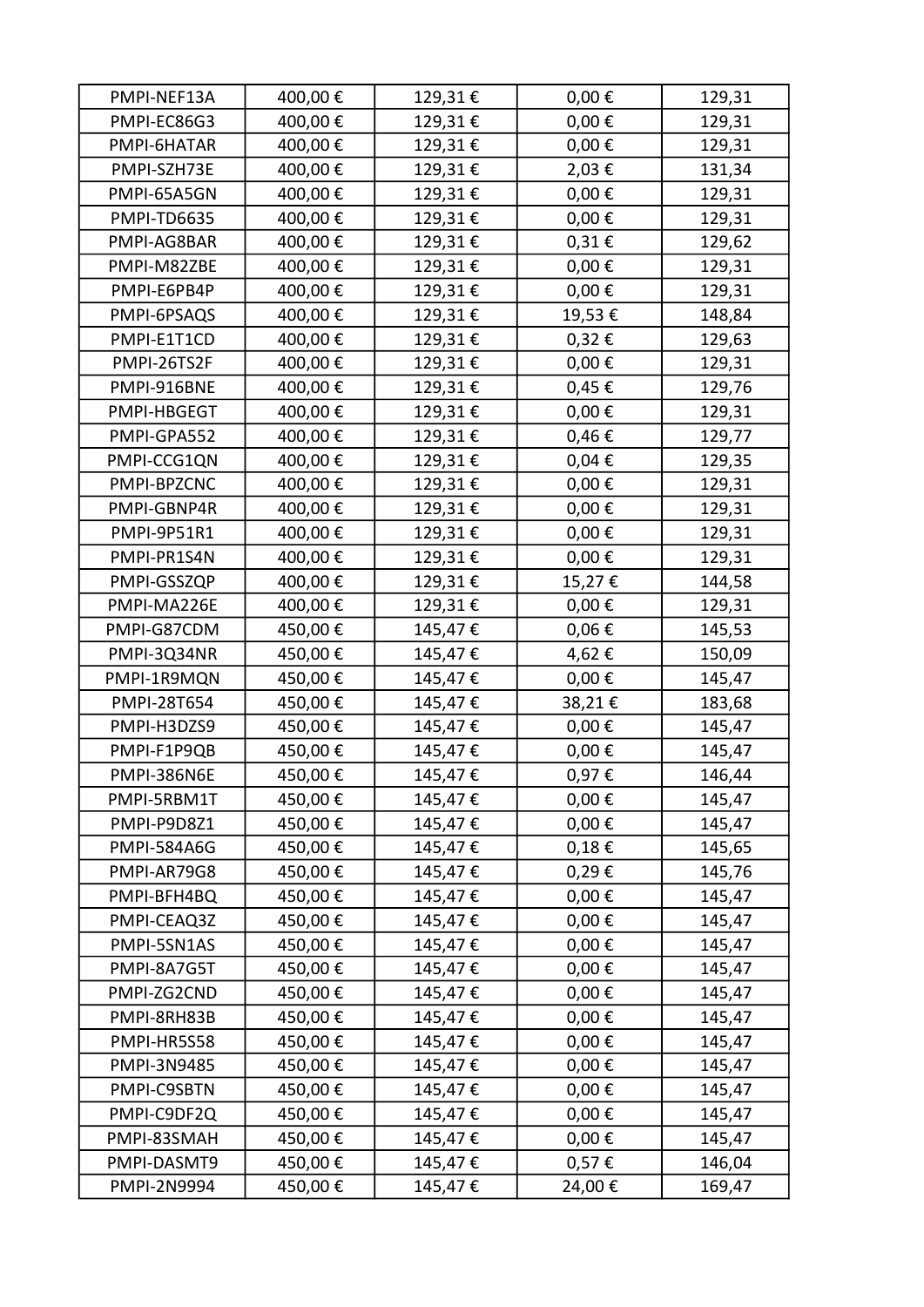| PMPI-67492D        | 450,00€ | 145,47€ | 20,26€     | 165,73 |
|--------------------|---------|---------|------------|--------|
| PMPI-SANS5P        | 450,00€ | 145,47€ | 24,95€     | 170,42 |
| PMPI-D49F9A        | 450,00€ | 145,47€ | $0,00 \in$ | 145,47 |
| PMPI-C8SADM        | 450,00€ | 145,47€ | $0,00 \in$ | 145,47 |
| PMPI-DC1F9T        | 450,00€ | 145,47€ | $0,00 \in$ | 145,47 |
| PMPI-PAZFEZ        | 450,00€ | 145,47€ | $0,00 \in$ | 145,47 |
| PMPI-ENZS8P        | 450,00€ | 145,47€ | $0,00 \in$ | 145,47 |
| PMPI-88D93P        | 450,00€ | 145,47€ | $0,00 \in$ | 145,47 |
| PMPI-CF359B        | 450,00€ | 145,47€ | $0,00 \in$ | 145,47 |
| PMPI-MFEMMC        | 450,00€ | 145,47€ | $0,00 \in$ | 145,47 |
| PMPI-86ZQ7R        | 450,00€ | 145,47€ | $0,00 \in$ | 145,47 |
| PMPI-F8HF8D        | 450,00€ | 145,47€ | $0,00 \in$ | 145,47 |
| PMPI-D3CSZF        | 450,00€ | 145,47€ | 0,97€      | 146,44 |
| PMPI-DZ4PPP        | 450,00€ | 145,47€ | $0,00 \in$ | 145,47 |
| PMPI-TCZ9DN        | 450,00€ | 145,47€ | $0,00 \in$ | 145,47 |
| PMPI-2SACEC        | 450,00€ | 145,47€ | $0,00 \in$ | 145,47 |
| PMPI-D8E1AA        | 450,00€ | 145,47€ | $0,00 \in$ | 145,47 |
| PMPI-4FFFQT        | 450,00€ | 145,47€ | $0,00 \in$ | 145,47 |
| PMPI-MH6444        | 450,00€ | 145,47€ | $0,00 \in$ | 145,47 |
| PMPI-4BNPMD        | 450,00€ | 145,47€ | 3,98€      | 149,45 |
| PMPI-7FCMNS        | 450,00€ | 145,47€ | $0,00 \in$ | 145,47 |
| PMPI-RSF7ZZ        | 450,00€ | 145,47€ | 3,61€      | 149,08 |
| PMPI-DSAHC7        | 450,00€ | 145,47€ | $0,00 \in$ | 145,47 |
| PMPI-2HN2ZT        | 450,00€ | 145,47€ | 7,32€      | 152,79 |
| PMPI-3M147A        | 450,00€ | 145,47€ | $0,00 \in$ | 145,47 |
| PMPI-C5M66F        | 450,00€ | 145,47€ | $0,00 \in$ | 145,47 |
| PMPI-2CPB6E        | 450,00€ | 145,47€ | 5,84€      | 151,31 |
| PMPI-Q26R1Q        | 450,00€ | 145,47€ | 0,05€      | 145,52 |
| PMPI-T6NARE        | 450,00€ | 145,47€ | 1,06€      | 146,53 |
| <b>PMPI-S926T4</b> | 450,00€ | 145,47€ | 1,91€      | 147,38 |
| PMPI-5FE5GN        | 450,00€ | 145,47€ | $0,00 \in$ | 145,47 |
| PMPI-EF4QHN        | 450,00€ | 145,47€ | 12,17€     | 157,64 |
| PMPI-3E1NMP        | 450,00€ | 145,47€ | 2,13€      | 147,60 |
| PMPI-2FBCZ7        | 450,00€ | 145,47€ | $0,00 \in$ | 145,47 |
| PMPI-ED1BPF        | 450,00€ | 145,47€ | 20,48€     | 165,95 |
| PMPI-SSD5DN        | 450,00€ | 145,47€ | 2,23€      | 147,70 |
| PMPI-BT8Q3F        | 450,00€ | 145,47€ | $0,00 \in$ | 145,47 |
| <b>PMPI-469A6G</b> | 450,00€ | 145,47€ | 0,52€      | 145,99 |
| PMPI-6NC5EF        | 450,00€ | 145,47€ | $0,00 \in$ | 145,47 |
| PMPI-2HSZ4S        | 450,00€ | 145,47€ | $0,00 \in$ | 145,47 |
| PMPI-SCZPD4        | 450,00€ | 145,47€ | $0,00 \in$ | 145,47 |
| PMPI-8NGT92        | 500,00€ | 161,63€ | 8,46€      | 170,09 |
| <b>PMPI-25ZF72</b> | 500,00€ | 161,63€ | 1,35€      | 162,98 |
| PMPI-EMA78C        | 500,00€ | 161,63€ | 0,10€      | 161,73 |
| PMPI-7BB82A        | 500,00€ | 161,63€ | $0,00 \in$ | 161,63 |
| PMPI-39BM4F        | 500,00€ | 161,63€ | $0,00 \in$ | 161,63 |